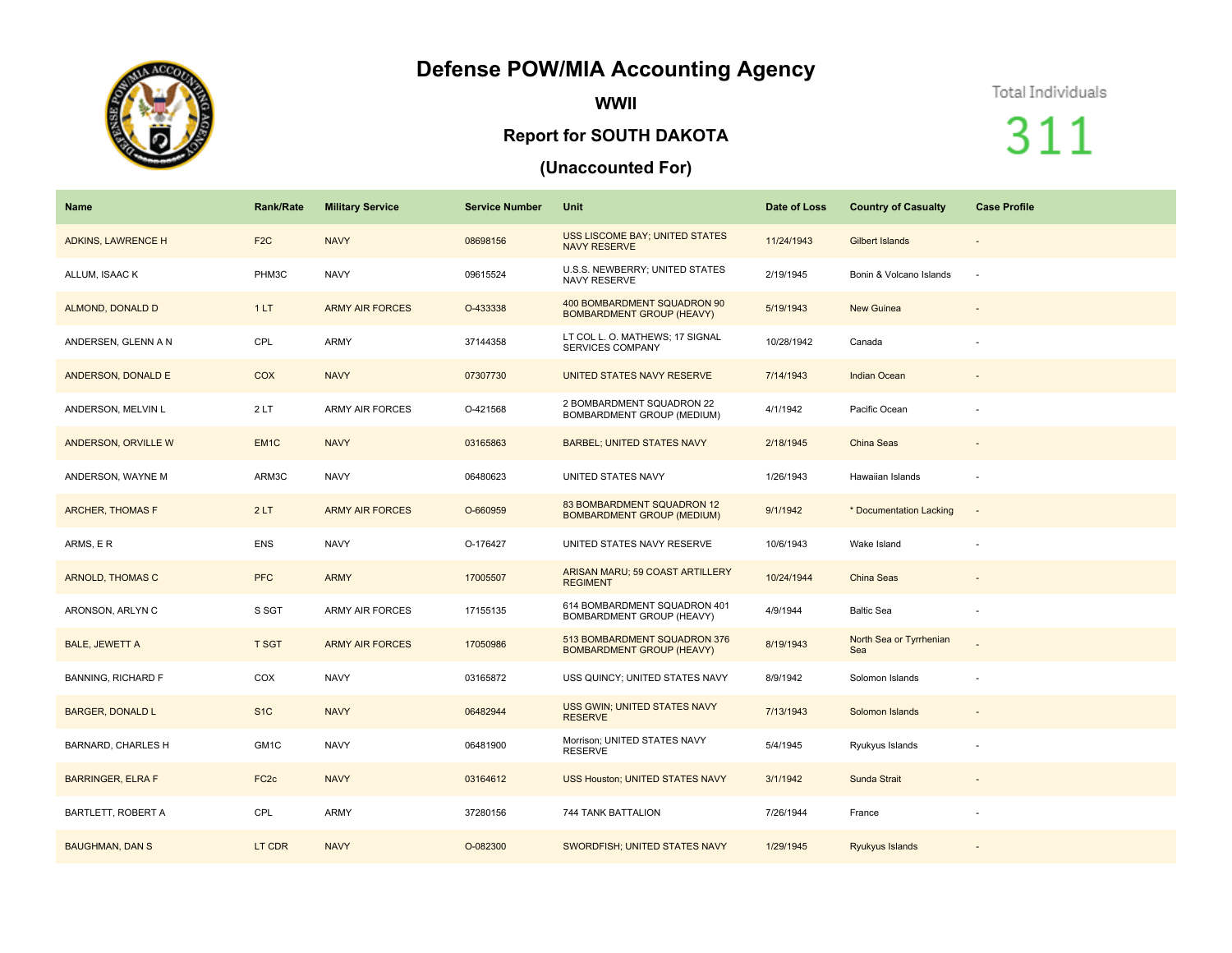| <b>Name</b>                  | <b>Rank/Rate</b>  | <b>Military Service</b> | <b>Service Number</b> | Unit                                                                    | Date of Loss | <b>Country of Casualty</b>              | <b>Case Profile</b>      |
|------------------------------|-------------------|-------------------------|-----------------------|-------------------------------------------------------------------------|--------------|-----------------------------------------|--------------------------|
| BEHREND, LEWIS J             | LT /JG/           | <b>NAVY</b>             | O-251372              | NAVY - UNITED STATES NAVY RESERVE                                       | 4/21/1945    | CENTRAL/SOUTH<br>PACIFIC THEATER        |                          |
| <b>BEKKE, GERALD E</b>       | <b>CRM</b>        | <b>NAVY</b>             | 03603228              | SEAWOLF; UNITED STATES NAVY                                             | 10/3/1944    | Philippine Islands                      |                          |
| BELL, JOHN R                 | WT2c              | <b>NAVY</b>             | 03164324              | USS Houston; UNITED STATES NAVY                                         | 3/1/1942     | Sunda Strait                            |                          |
| <b>BELLER, ROBERT J</b>      | <b>SGT</b>        | <b>ARMY AIR FORCES</b>  | 37565796              | 39 BOMBARDMENT SQUADRON 6<br><b>BOMBARDMENT GROUP (VERY HEAVY)</b>      | 2/12/1945    | <b>Marianas Islands</b>                 |                          |
| <b>BERG, LYMAN W</b>         | 2LT               | <b>MARINE CORPS</b>     | O-037368              | MARINE - UNITED STATES MARINE<br><b>CORPS</b>                           | 4/29/1945    | Ryukyus Islands                         |                          |
| <b>BERGH, RICHARD L</b>      | S SGT             | <b>ARMY AIR FORCES</b>  | 19128255              | 3 PHOTO SQUADRON 311<br><b>RECONNAISSANCE WING</b>                      | 2/14/1945    | Marianas Islands                        |                          |
| BERTRAM, ROESLER A           | SC <sub>3</sub> C | <b>NAVY</b>             | 03168857              | Buck; UNITED STATES NAVY                                                | 10/9/1943    | Italy                                   |                          |
| <b>BLAKEWELL, MERRILL H</b>  | <b>SGT</b>        | <b>ARMY AIR FORCES</b>  | 06937677              | 1 SQUADRON 8012 COMPOSITE FORCE                                         | 10/19/1943   | <b>Atlantic Ocean</b>                   |                          |
| BLOCK, ERNEST --             | SGT               | ARMY AIR FORCES         | 37583567              | 701 BOMBARDMENT SQUADRON 445<br>BOMBARDMENT GROUP (HEAVY)               | 2/27/1945    | Germany                                 |                          |
| <b>BODTKER, ORVILLE E</b>    | <b>PVT</b>        | <b>ARMY AIR FORCES</b>  | 17027564              | SHINYO MARU; 28 BOMBARDMENT<br>SQUADRON 19 BOMBARDMENT GROUP<br>(HEAVY) | 9/7/1944     | <b>Philippine Islands</b>               |                          |
| BOWAR, LAWRENCE F.           | S SGT             | <b>ARMY AIR FORCES</b>  | 37546760              | 425 BOMBARDMENT SQUADRON 308<br>BOMBARDMENT GROUP (HEAVY)               | 12/19/1945   | China                                   |                          |
| <b>BRADBURY, THOMAS M</b>    | HA <sub>1</sub> C | <b>NAVY</b>             | 06488633              | <b>USS LISCOME BAY; UNITED STATES</b><br><b>NAVY RESERVE</b>            | 11/24/1943   | Pacific Ocean                           |                          |
| <b>BRADY, THOMAS B</b>       | <b>ENS</b>        | <b>NAVY</b>             | O-125775              | UNITED STATES NAVY RESERVE                                              | 11/27/1942   | Panama                                  |                          |
| <b>BRIDGE, WAYNE A</b>       | S <sub>2</sub> C  | <b>NAVY</b>             | 03173627              | <b>NAVY - UNITED STATES NAVY</b>                                        | 7/30/1945    | <b>PHILIPPINE SEA</b>                   |                          |
| <b>BRIGGS, CHARLES I</b>     | <b>ENS</b>        | <b>NAVY</b>             | O-173536              | UNITED STATES NAVY RESERVE                                              | 12/13/1943   | <b>Atlantic Ocean</b>                   |                          |
| <b>BROCKMANN, CLIFFORD R</b> | S SGT             | <b>ARMY AIR FORCES</b>  | 06863255              | 392 BOMBARDMENT SQUADRON<br><b>BOMBARDMENT GROUP (HEAVY)</b>            | 8/10/1942    | Alaska                                  |                          |
| BROWDER, JACK A              | 2LT               | <b>ARMY AIR FORCES</b>  | O-661703              | 53 FIGHTER SQUADRON 32 FIGHTER<br><b>GROUP</b>                          | 11/2/1942    | Panama                                  |                          |
| <b>BROWN, GORDON E</b>       | S <sub>2</sub> C  | <b>NAVY</b>             | 08717250              | <b>USS LISCOME BAY; UNITED STATES</b><br><b>NAVY RESERVE</b>            | 11/24/1943   | <b>Gilbert Islands</b>                  |                          |
| BROWN, LON F                 | CAPT              | ARMY AIR FORCES         | O-416999              | 17 SQUADRON 71 RECONNAISSANCE<br><b>GROUP</b>                           | 2/6/1944     | New Guinea                              | $\overline{\phantom{a}}$ |
| <b>BROWN, STANLEY I</b>      | MM <sub>1C</sub>  | <b>NAVY</b>             | 03165880              | ROSS; UNITED STATES NAVY                                                | 10/19/1944   | <b>Central/South Pacific</b><br>Theater |                          |
| <b>BRUEBAKER, FERN O</b>     | S SGT             | <b>ARMY AIR FORCES</b>  | 17033232              | 370 BOMBARDMENT SQUADRON 307<br>BOMBARDMENT GROUP (HEAVY)               | 3/10/1944    | Borneo                                  |                          |
| <b>BUNDE, MAURICE --</b>     | <b>PVT</b>        | <b>ARMY</b>             | 37249613              | 47 TANK BATTALION 14 ARMORED<br><b>DIVISION</b>                         | 1/7/1945     | France                                  |                          |
| <b>BUNKERS, OTTO A</b>       | FC <sub>1</sub> C | <b>NAVY</b>             | 07309437              | UNITED STATES NAVY                                                      | 7/22/1945    | China                                   |                          |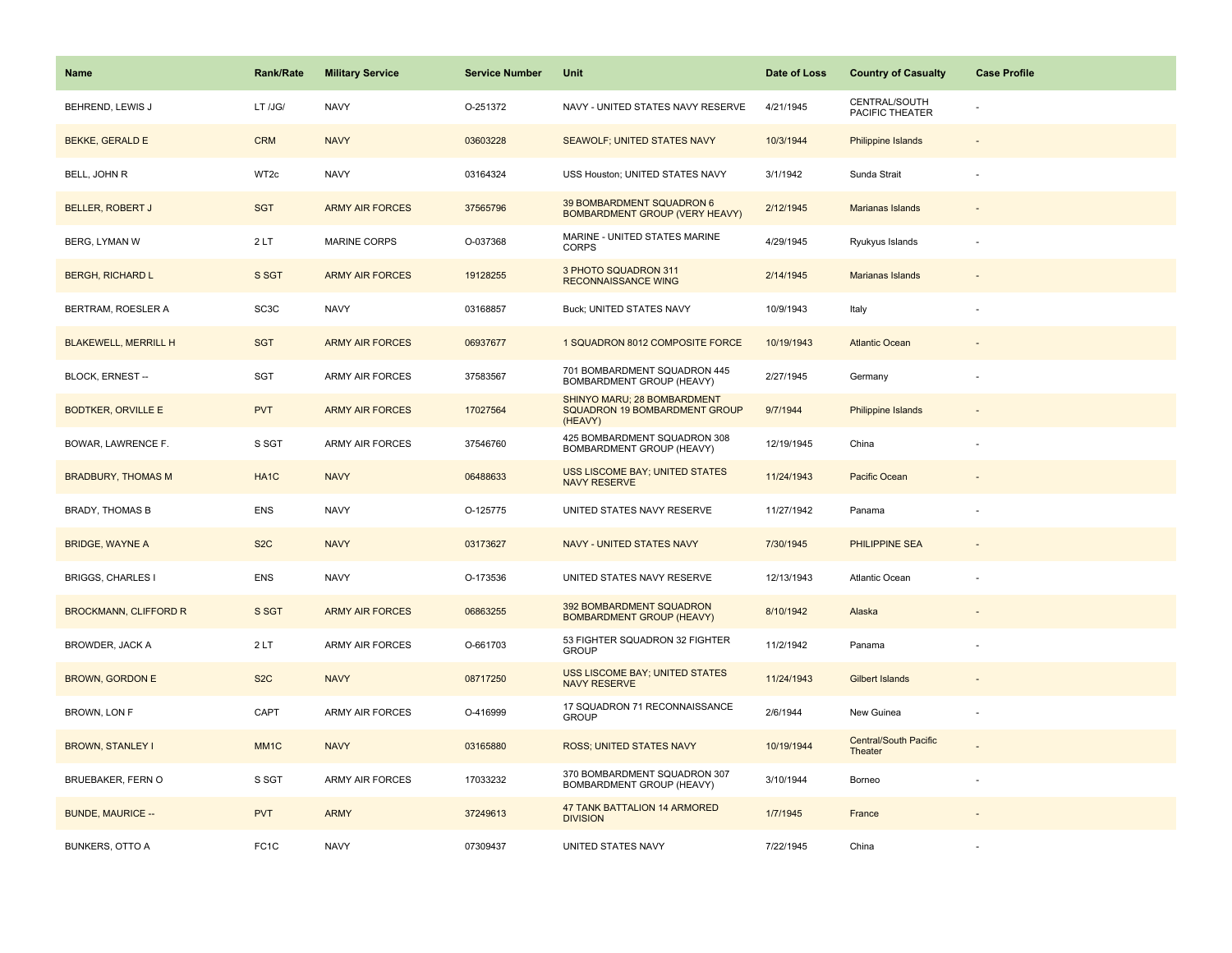| Name                       | <b>Rank/Rate</b>  | <b>Military Service</b> | <b>Service Number</b> | Unit                                                             | Date of Loss | <b>Country of Casualty</b>       | <b>Case Profile</b>                                                 |
|----------------------------|-------------------|-------------------------|-----------------------|------------------------------------------------------------------|--------------|----------------------------------|---------------------------------------------------------------------|
| <b>CALHOON, GORDON A</b>   | <b>ENS</b>        | <b>NAVY</b>             | O-263910              | UNITED STATES NAVY RESERVE                                       | 12/4/1943    | <b>Hawaiian Islands</b>          |                                                                     |
| CAMPBELL, JAMES B          | PFC               | <b>ARMY</b>             | 06563689              | ARMY - MEDICAL DEPARTMENT                                        | 1/9/1945     | <b>FORMOSA</b>                   | https://dpaa.secure.force.com/dpaaProfile?id=<br>a0Jt000000OutDCEAZ |
| <b>CARLSON, VERNON H</b>   | Ens               | <b>NAVY</b>             | O-363909              | UNITED STATES NAVY RESERVE                                       | 6/1/1945     | Singapore Strait                 |                                                                     |
| CARNEY, DALE LEROY         | S <sub>2</sub> C  | <b>NAVY</b>             | 06481779              | UNITED STATES NAVY RESERVE                                       | 10/11/1942   | North Atlantic Ocean             |                                                                     |
| <b>CARTER, FRANK A</b>     | <b>PFC</b>        | <b>ARMY</b>             | 37265538              | 2 REGIMENT 1 SPECIAL SERVICES<br><b>FORCE</b>                    | 5/21/1944    | Italy                            |                                                                     |
| CHAMBLIN, ROBERT L         | QM2C              | <b>NAVY</b>             | 06480957              | GROWLER; UNITED STATES NAVY<br><b>RESERVE</b>                    | 11/7/1944    | China Seas                       |                                                                     |
| CHESKY, ROBERT G.          | 1LT               | <b>ARMY AIR FORCES</b>  | O-701404              | 1 AIR TRANSPORT SQUADRON                                         | 7/14/1945    | <b>Burma</b>                     | https://dpaa.secure.force.com/dpaaProfile?id=<br>a0Jt0000000Xf8ZEAS |
| CHRISTENSEN, ERNEST L      | PHM3C             | <b>NAVY</b>             | 03165862              | ARISAN MARU; UNITED STATES NAVY                                  | 10/24/1944   | Central/South Pacific<br>Theater |                                                                     |
| <b>CHRISTENSEN, MJ</b>     | MM <sub>2</sub> C | <b>COAST GUARD</b>      | 00534017              | <b>COAST GUARD - UNITED STATES</b><br><b>COAST GUARD</b>         | 7/14/1945    |                                  |                                                                     |
| CHRISTENSON, F E           | S <sub>1</sub> C  | <b>NAVY</b>             | 06480048              | LISCOME BAY; UNITED STATES NAVY<br><b>RESERVE</b>                | 11/24/1943   | Gilbert Islands                  |                                                                     |
| CHRISTOPHERSEN, H E        | F <sub>1C</sub>   | <b>NAVY</b>             | 08717099              | USS LISCOME BAY CVE 56; UNITED<br><b>STATES NAVY RESERVE</b>     | 11/24/1943   | <b>Gilbert Islands</b>           |                                                                     |
| CLARKE, LAVERNE E          | <b>SGT</b>        | <b>ARMY AIR FORCES</b>  | 37316665              | 418 BOMBARDMENT SQUADRON 100<br>BOMBARDMENT GROUP (HEAVY)        | 11/5/1943    | English Channel                  | https://dpaa.secure.force.com/dpaaProfile?id=<br>a0Jt0000000BTGuEAO |
| <b>CLEMENS, EUGENE M M</b> | <b>T SGT</b>      | <b>ARMY AIR FORCES</b>  | 06564203              | 28 BOMBARDMENT SQUADRON 19<br><b>BOMBARDMENT GROUP (HEAVY)</b>   | 8/2/1942     | <b>New Guinea</b>                |                                                                     |
| CLIFFORD, EVERETT R        | TM <sub>2</sub> C | <b>NAVY</b>             | 06480203              | CAPELIN; UNITED STATES NAVY<br><b>RESERVE</b>                    | 12/15/1943   | Celebes                          |                                                                     |
| <b>COLWILL, LEO L</b>      | <b>PVT</b>        | <b>ARMY</b>             | 37451359              | <b>USAT DORCHESTER; MEDICAL</b><br><b>DEPARTMENT</b>             | 2/3/1943     | Greenland                        |                                                                     |
| CROSSWAIT, ROBERT L.       | 1LT               | <b>ARMY AIR FORCES</b>  | O-796783              | 431 FIGHTER SQUADRON 475 FIGHTER<br><b>GROUP</b>                 | 6/30/1944    | New Guinea                       | https://dpaa.secure.force.com/dpaaProfile?id=<br>a0Jt0000000XeqoEAC |
| <b>CURRY, PAUL L</b>       | TEC <sub>4</sub>  | <b>ARMY</b>             | 17067881              | 526 ORDNANCE MAINTENANCE<br><b>COMPANY</b>                       | 6/9/1944     | <b>English Channel</b>           |                                                                     |
| CUSICK, JEAN C             | LT /JG/           | <b>NAVY</b>             | O-137105              | UNITED STATES NAVY                                               | 6/3/1942     | Alaska                           |                                                                     |
| DARGER, GERALD E           | F <sub>2C</sub>   | <b>NAVY</b>             | 06483531              | Leary; UNITED STATES NAVY RESERVE                                | 12/24/1943   | <b>Atlantic Ocean</b>            |                                                                     |
| DARR, GLENN D              | S SGT             | <b>ARMY AIR FORCES</b>  | 17080467              | 415 BOMBARDMENT SQUADRON 98<br>BOMBARDMENT GROUP (HEAVY)         | 8/1/1943     | Mediterranean Sea                |                                                                     |
| DENISON, HAROLD A.         | S SGT             | <b>ARMY AIR FORCES</b>  | 37124018              | 370 BOMBARDMENT SQUADRON 307<br><b>BOMBARDMENT GROUP (HEAVY)</b> | 7/6/1943     | Solomon Islands                  |                                                                     |
| DENNIS, DICKY HENRY        | S <sub>1</sub> C  | <b>NAVY</b>             | 03166067              | USS JUNEAU; UNITED STATES NAVY                                   | 11/13/1942   | Solomon Islands                  |                                                                     |
| DION, EARL J               | FLT O             | <b>ARMY AIR FORCES</b>  | T-000954              | 37 FIGHTER SQUADRON 14 FIGHTER<br><b>GROUP</b>                   | 8/28/1943    | North Sea or Tyrrhenian<br>Sea   |                                                                     |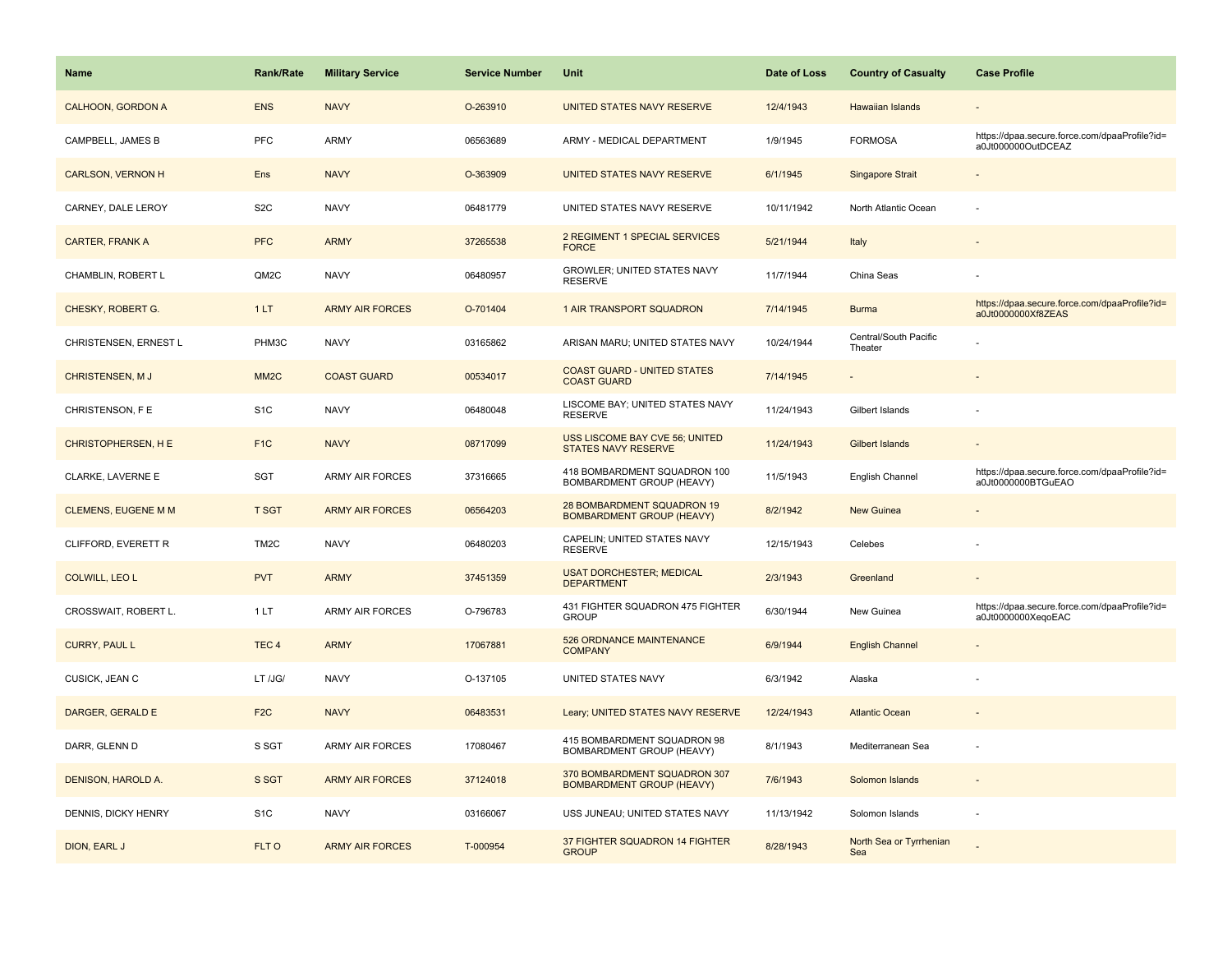| <b>Name</b>                  | <b>Rank/Rate</b> | <b>Military Service</b> | <b>Service Number</b> | Unit                                                                | Date of Loss | <b>Country of Casualty</b>     | <b>Case Profile</b>                                                 |
|------------------------------|------------------|-------------------------|-----------------------|---------------------------------------------------------------------|--------------|--------------------------------|---------------------------------------------------------------------|
| DIXON, GEORGE W.             | 1LT              | <b>ARMY AIR FORCES</b>  | O-025595              | HEADQUARTERS SQUADRON 71<br>RECONNAISSANCE GROUP                    | 2/18/1944    | New Guinea                     |                                                                     |
| <b>DIXON, LUVERNE F</b>      | <b>SGT</b>       | <b>ARMY</b>             | 37463088              | 7 INFANTRY 3 DIVISION                                               | 2/3/1945     | Italy                          |                                                                     |
| DRISCOLL, DAVID L            | LT/JG/           | <b>NAVY</b>             | O-188764              | NAVY - UNITED STATES NAVY RESERVE                                   | 7/30/1945    | PHILIPPINE SEA                 | https://dpaa.secure.force.com/dpaaProfile?id=<br>a0Jt0000000cdmiEAA |
| DUNGEY, KENDALL L            | AMM1C            | <b>NAVY</b>             | 03167847              | <b>UNITED STATES NAVY</b>                                           | 10/23/1943   | <b>Atlantic Ocean</b>          |                                                                     |
| EAKINS, DANIEL G             | <b>PFC</b>       | ARMY                    | 06579700              | 803 ENGINEERS BATTALION (AVIATION)                                  | 6/1/1942     | Philippine Islands             |                                                                     |
| <b>EGGER, ROLAND LEROY</b>   | ARM1c            | <b>NAVY</b>             | 6481011               | UNITED STATES NAVY RESERVE                                          | 5/1/1944     | Pacific Ocean                  |                                                                     |
| EMMICK, STANLEY D            | <b>SGT</b>       | <b>ARMY AIR FORCES</b>  | 37472980              | 13 BOMBARDMENT SQUADRON 3<br><b>BOMBARDMENT GROUP (LIGHT)</b>       | 2/15/1946    | New Guinea                     |                                                                     |
| <b>ENGEBRETSON, R B</b>      | 1LT              | <b>MARINE CORPS</b>     | O-021765              | MARINE - UNITED STATES MARINE<br><b>CORPS</b>                       | 11/20/1944   | <b>** Documentation Errors</b> | https://dpaa.secure.force.com/dpaaProfile?id=<br>a0Jt000001nzXR3EAM |
| ERIKSON, ROLAND D            | F <sub>1</sub> C | <b>NAVY</b>             | 07308318              | GROWLER; UNITED STATES NAVY<br><b>RESERVE</b>                       | 11/7/1944    | China Seas                     |                                                                     |
| <b>FASTHORSE, VINCENT --</b> | SEA <sub>2</sub> | <b>NAVY</b>             | 09616504              | Indianapolis; UNITED STATES NAVY<br><b>RESERVE</b>                  | 7/30/1945    | <b>Philippine Sea</b>          |                                                                     |
| FEIOCK, THEODORE G           | TM3C             | <b>NAVY</b>             | 06481169              | PICKEREL; UNITED STATES NAVY<br><b>RESERVE</b>                      | 5/6/1943     | Sea of Japan                   |                                                                     |
| <b>FERRIN, CHARLES G</b>     | S SGT            | <b>ARMY AIR FORCES</b>  | 17080360              | 332 BOMBARDMENT SQUADRON 94<br><b>BOMBARDMENT GROUP (HEAVY)</b>     | 11/5/1943    | North Sea or Tyrrhenian<br>Sea |                                                                     |
| FLEEGER, HARRY J             | MAJ              | ARMY                    | O-018443              | ARISAN MARU; 26 CAVALRY REGIMENT<br>(PHILIPPINE SCOUT)              | 10/24/1944   | China Seas                     |                                                                     |
| FRANK, KEITH M               | <b>PFC</b>       | <b>ARMY</b>             | 37775393              | ARMY - 307 INFANTRY 77 DIVISION                                     | 5/16/1945    | <b>JAPAN/OKINAWA</b>           |                                                                     |
| FRANTZ, CHARLES E            | S <sub>1</sub> C | <b>NAVY</b>             | 07309558              | UNITED STATES NAVY                                                  | 7/14/1943    | Indian Ocean                   |                                                                     |
| <b>FREDRICKS, WESLEY W</b>   | S SGT            | <b>ARMY AIR FORCES</b>  | 37299306              | 84 BOMBARDMENT SQUADRON 47<br><b>BOMBARDMENT GROUP (LIGHT)</b>      | 12/15/1942   | North Sea or Tyrrhenian<br>Sea |                                                                     |
| FREED, CONNER L              | CPL              | <b>ARMY</b>             | 37093937              | 6 INFANTRY 1 ARMORED DIVISION                                       | 11/8/1942    | Mediterranean Sea              |                                                                     |
| <b>GABLE, EDGAR S</b>        | 1LT              | <b>ARMY</b>             | O-890018              | <b>ARMY - QUARTERMASTER CORPS</b>                                   | 1/9/1945     | <b>FORMOSA</b>                 | https://dpaa.secure.force.com/dpaaProfile?id=<br>a0Jt000000Q0f8MEAR |
| GARDNER, DONALD W            | ARM2C            | <b>NAVY</b>             | 06480239              | VB - 107 v; UNITED STATES NAVY<br><b>RESERVE</b>                    | 8/12/1944    | Brazil                         |                                                                     |
| <b>GARRY, CLIFFORD M</b>     | S <sub>1C</sub>  | <b>NAVY</b>             | 06483504              | LST-342; UNITED STATES NAVY<br><b>RESERVE</b>                       | 7/18/1943    | Solomon Islands                |                                                                     |
| <b>GATES, FREEMAN E</b>      | TM1              | <b>NAVY</b>             | 3167701               | Glennon; UNITED STATES NAVY                                         | 6/8/1944     | France                         |                                                                     |
| <b>GERBER, HOWARD L</b>      | <b>CAPT</b>      | <b>ARMY AIR FORCES</b>  | O-398705              | 25 BOMBARDMENT SQUADRON 40<br><b>BOMBARDMENT GROUP (VERY HEAVY)</b> | 12/14/1944   | <b>Burma</b>                   | https://dpaa.secure.force.com/dpaaProfile?id=<br>a0Jt00000004mhrEAA |
| GIESEN, FRANK J              | <b>CTM</b>       | <b>NAVY</b>             | 03161704              | Pillsbury; UNITED STATES NAVY                                       | 3/1/1942     | Netherlands East Indies        |                                                                     |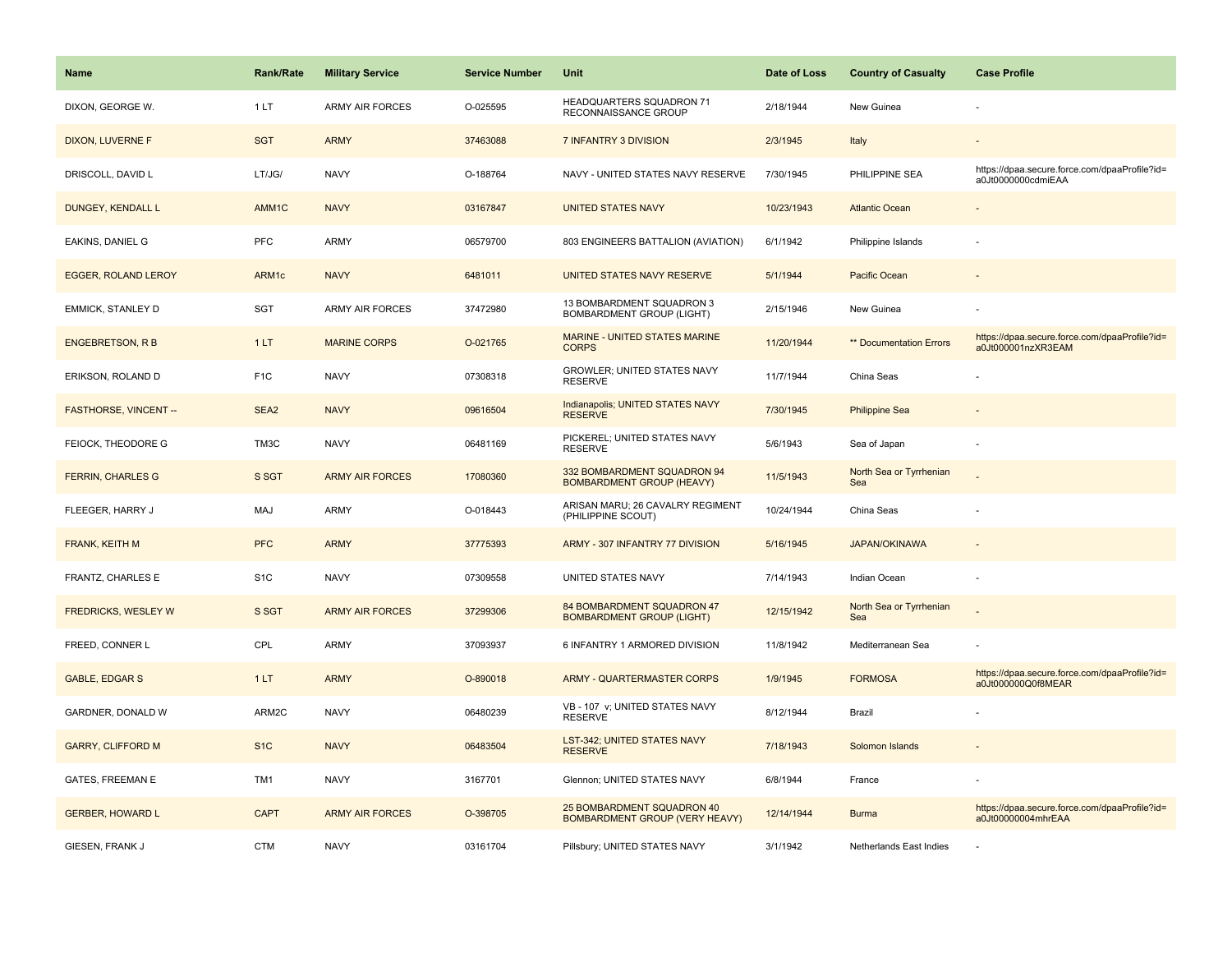| <b>Name</b>                | Rank/Rate         | <b>Military Service</b> | <b>Service Number</b> | Unit                                                       | Date of Loss | <b>Country of Casualty</b> | <b>Case Profile</b>                                                 |
|----------------------------|-------------------|-------------------------|-----------------------|------------------------------------------------------------|--------------|----------------------------|---------------------------------------------------------------------|
| <b>GILLENBERG, ERLE J</b>  | EM <sub>1C</sub>  | <b>NAVY</b>             | 06481682              | NAVY - UNITED STATES NAVY RESERVE                          | 3/19/1945    | <b>JAPAN</b>               |                                                                     |
| GIRARD, ELMER H            | PVT               | ARMY                    | 17027306              | 31 INFANTRY REGIMENT                                       | 1/24/1942    | Philippine Islands         | ٠                                                                   |
| <b>GLANZER, DONALD V</b>   | S <sub>1</sub> C  | <b>NAVY</b>             | 07308224              | Callaghan; UNITED STATES NAVY<br><b>RESERVE</b>            | 7/29/1945    | Japan                      |                                                                     |
| GODFREY, MARLO R           | RM3C              | <b>NAVY</b>             | 08699658              | NAVY - UNITED STATES NAVY RESERVE                          | 7/30/1945    | PHILIPPINE SEA             | https://dpaa.secure.force.com/dpaaProfile?id=<br>a0Jt0000000cd6UEAQ |
| <b>GOGGINS, JOHN F</b>     | 1LT               | <b>ARMY AIR FORCES</b>  | O-737071              | 68 FIGHTER SQUADRON 347 FIGHTER<br><b>GROUP</b>            | 5/29/1944    | Solomon Islands            | https://dpaa.secure.force.com/dpaaProfile?id=<br>a0Jt000001nzV5HEAU |
| GORDON, KEITH W            | ARM3C             | <b>NAVY</b>             | 06488984              | USS WASP (CV-18); UNITED STATES<br>NAVY RESERVE            | 6/18/1945    | Pacific Ocean              |                                                                     |
| <b>GRAFF, LYLE E</b>       | <b>PVT</b>        | <b>ARMY</b>             | 37295735              | <b>215 STATION HOSPITAL</b>                                | 7/10/1944    | Alaska                     |                                                                     |
| GROSS, JOHN K              | S SGT             | <b>ARMY AIR FORCES</b>  | 37316654              | 573 BOMBARDMENT SQUADRON 391<br>BOMBARDMENT GROUP (MEDIUM) | 8/17/1945    | Mediterranean Sea          |                                                                     |
| <b>GUSTAFSON, ARTHUR L</b> | LT.               | <b>NAVY</b>             | O-077158              | <b>NAVY - UNITED STATES NAVY</b>                           | 2/19/1942    | <b>AUSTRALIA</b>           |                                                                     |
| HALL, DONALD D             | T SGT             | ARMY AIR FORCES         | 17005722              | 552 BOMBARDMENT SQUADRON 386<br>BOMBARDMENT GROUP (MEDIUM) | 6/3/1943     | Atlantic Ocean             |                                                                     |
| <b>HALL, MEREDITH C</b>    | S <sub>1</sub> C  | <b>NAVY</b>             | 03165925              | USS HOUSTON (CA-30); UNITED STATES<br><b>NAVY</b>          | 3/1/1942     | Java                       |                                                                     |
| HALVERSON, ELMER C         | S <sub>1</sub> C  | <b>NAVY</b>             | 03287037              | Edsall; UNITED STATES NAVY                                 | 3/1/1942     | Indian Ocean               |                                                                     |
| HANSON, WENDELL H          | SM <sub>2</sub> C | <b>NAVY</b>             | 03165068              | USS Peary; UNITED STATES NAVY                              | 2/19/1942    | Australia                  |                                                                     |
| HARDY, KENNETH A           | 1LT               | <b>ARMY AIR FORCES</b>  | O-730903              | 490 BOMBARDMENT SQUADRON 341<br>BOMBARDMENT GROUP (MEDIUM) | 2/26/1944    | Burma                      |                                                                     |
| <b>HARMON, FLOYD R</b>     | S <sub>1</sub> C  | <b>NAVY</b>             | 06480033              | TRITON; UNITED STATES NAVY<br><b>RESERVE</b>               | 3/15/1943    | <b>Admiralty Islands</b>   |                                                                     |
| HARMS, FRANK G             | MOMM2C            | <b>NAVY</b>             | 08659777              | TANG; UNITED STATES NAVY RESERVE                           | 10/25/1944   | Formosa                    |                                                                     |
| HARPER, HARRY J            | Lt Col            | <b>ARMY</b>             | O-16209               | 31 FIELD ARTILLERY REGIMENT<br>(PHILIPPINE SCOUT)          | 12/22/1944   | <b>Philippine Islands</b>  |                                                                     |
| HARTMAN, CHARLES M         | CPL               | ARMY AIR FORCES         | 06583190              | 435 BOMBARDMENT SQUADRON 19<br>BOMBARDMENT GROUP (HEAVY)   | 8/14/1942    | New Guinea                 |                                                                     |
| HATZENBELLER, JOSEPH P     | Cpl               | <b>ARMY AIR FORCES</b>  | 37305444              | INDIA CHINA WING ARMY TRANSPORT<br><b>COMMAND</b>          | 12/20/1943   |                            |                                                                     |
| HAUBER, JACOB M            | <b>T SGT</b>      | <b>ARMY AIR FORCES</b>  | 17040777              | 96 BOMBARDMENT SQUADRON 2<br>BOMBARDMENT GROUP (HEAVY)     | 7/14/1943    | Mediterranean Sea          |                                                                     |
| HAUGE, ROBERT J            | LT.               | <b>NAVY</b>             | O-084043              | UNITED STATES NAVY RESERVE                                 | 1/15/1943    | Solomon Islands            |                                                                     |
| HAY, WALLACE MARION        | MM <sub>2</sub> C | <b>NAVY</b>             | 03163671              | USS ATLANTA; UNITED STATES NAVY                            | 11/13/1942   | Solomon Islands            |                                                                     |
| <b>HEADLY, LAWRENCE --</b> | MM <sub>1</sub> C | <b>NAVY</b>             | 03161233              | Asheville; UNITED STATES NAVY                              | 3/3/1942     | <b>Indian Ocean</b>        |                                                                     |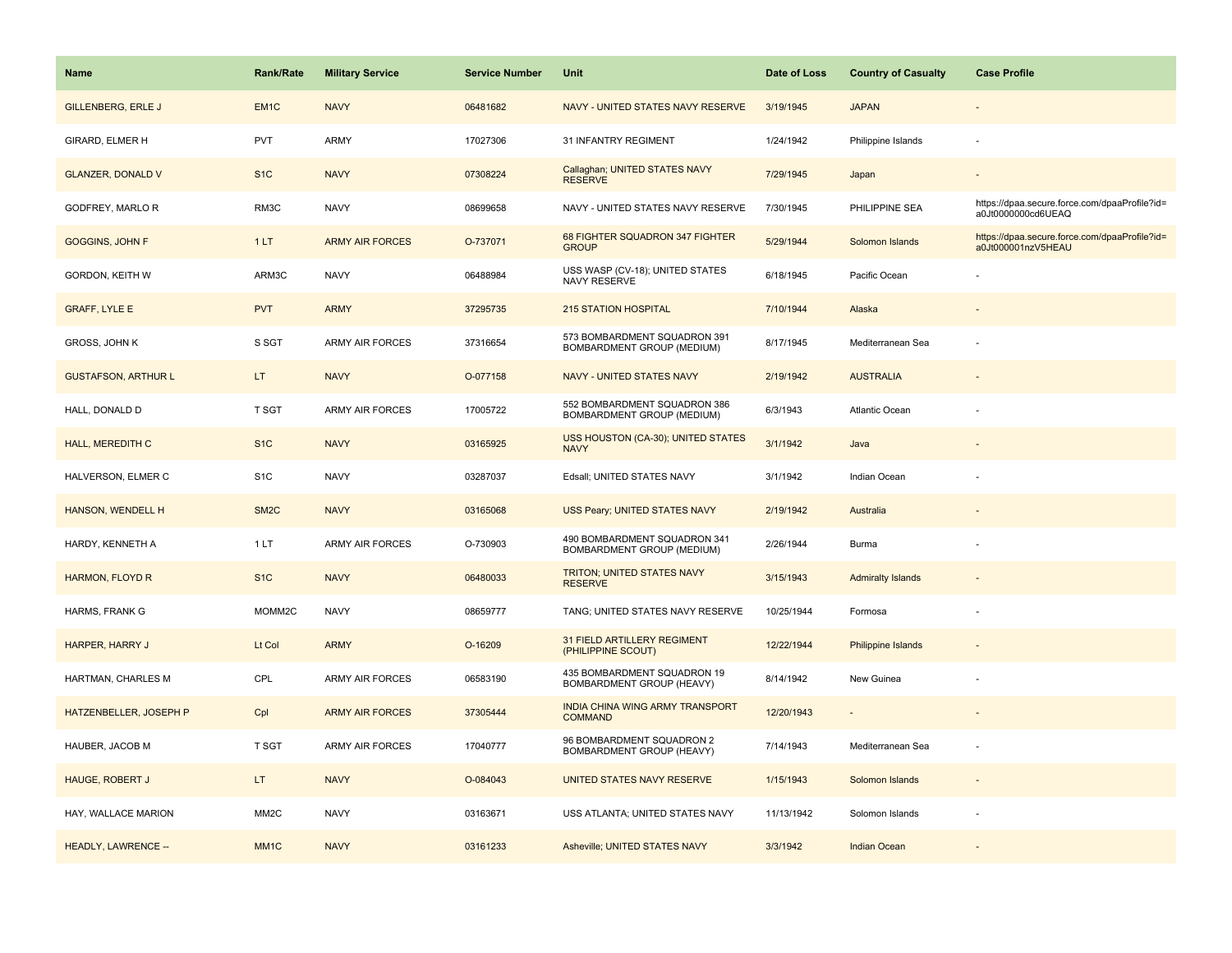| Name                        | <b>Rank/Rate</b>  | <b>Military Service</b> | <b>Service Number</b> | Unit                                                              | Date of Loss | <b>Country of Casualty</b>     | <b>Case Profile</b>                                                 |
|-----------------------------|-------------------|-------------------------|-----------------------|-------------------------------------------------------------------|--------------|--------------------------------|---------------------------------------------------------------------|
| HEDMAN, ARTHUR L            | TEC <sub>5</sub>  | ARMY                    | 37149725              | 22 ENGINEERS BATTALION 5 ARMORED<br><b>DIVISION</b>               | 2/26/1945    | Germany                        |                                                                     |
| <b>HEGERFELD, LAMBERT G</b> | TM <sub>2</sub> C | <b>NAVY</b>             | 07307509              | <b>GUDGEON; UNITED STATES NAVY</b><br><b>RESERVE</b>              | 5/5/1944     | <b>Marianas Islands</b>        |                                                                     |
| HEHN, CLIFFORD E            | S <sub>1</sub> C  | <b>NAVY</b>             | 03165685              | Langley; UNITED STATES NAVY                                       | 3/1/1942     | North or Tyrrhenian Seas       | $\sim$                                                              |
| HEIMER, HERBERT JOHN        | RM <sub>1</sub> C | <b>NAVY</b>             | 03166052              | <b>UNITED STATES NAVY</b>                                         | 5/12/1943    | <b>Atlantic Ocean</b>          |                                                                     |
| HERLOFSEN, MAHLON G         | ARM3C             | <b>NAVY</b>             | 07308490              | UNITED STATES NAVY RESERVE                                        | 11/20/1944   | Pacific Ocean                  |                                                                     |
| HERR, EUGENE L              | RM <sub>2</sub> C | <b>NAVY</b>             | 08722554              | NAVY - UNITED STATES NAVY                                         | 10/25/1944   | <b>PHILIPPINE SEA</b>          |                                                                     |
| HERRON, ROGER VINCENT       | SOM2C             | <b>NAVY</b>             | 06544129              | NAVY - UNITED STATES NAVY RESERVE                                 | 2/20/1943    | PACIFIC OCEAN                  |                                                                     |
| <b>HESS, ERNEST ALFRED</b>  | FC <sub>3</sub> C | <b>NAVY</b>             | 03167112              | USS DUNCAN; UNITED STATES NAVY                                    | 10/12/1942   | Solomon Islands                |                                                                     |
| HILL, DONALD N              | AM3C              | <b>NAVY</b>             | 08698259              | NAVY - UNITED STATES NAVY RESERVE                                 | 10/24/1944   | PHILIPPINE SEA                 |                                                                     |
| HILLIARD, RICHARD --        | <b>PVT</b>        | <b>ARMY</b>             | 19017486              | ARISAN MARU; HEADQUARTERS<br>COMPANY PHILIPPINES DEPARTMENT       | 10/24/1944   | China Seas                     |                                                                     |
| HINES, JAMES L              | TM <sub>2</sub> C | <b>NAVY</b>             | 06482307              | KETE; UNITED STATES NAVY RESERVE                                  | 3/31/1945    | Ryukyus Islands                |                                                                     |
| HOFELDT, VERNON A           | CM3C              | <b>NAVY</b>             | 07307741              | UNITED STATES NAVY RESERVE                                        | 2/7/1943     | North Atlantic Ocean           | $\sim$                                                              |
| HOFF, CALVIN J              | CPL               | ARMY                    | 37260912              | <b>AIR CORPS</b>                                                  | 11/2/1944    | Newfoundland                   |                                                                     |
| HOLLY, ROBERT J             | 2LT               | <b>ARMY AIR FORCES</b>  | O-805463              | 490 BOMBARDMENT SQUADRON 341<br><b>BOMBARDMENT GROUP (MEDIUM)</b> | 2/22/1944    | <b>Burma</b>                   | https://dpaa.secure.force.com/dpaaProfile?id=<br>a0Jt0000000ccOnEAI |
| HOLM, HOMER E               | M SGT             | ARMY AIR FORCES         | 17036709              | 446 BOMBARDMENT SQUADRON 321<br>BOMBARDMENT GROUP (MEDIUM)        | 10/27/1944   | North Sea or Tyrrhenian<br>Sea |                                                                     |
| HOWELL, WILLARD F           | <b>SGT</b>        | <b>ARMY AIR FORCES</b>  | 37249156              | 32 PHOTO SQUADRON 5<br><b>RECONNAISSANCE GROUP</b>                | 4/20/1944    | Mediterranean Sea              |                                                                     |
| HUISMAN, LA VERNE W         | S <sub>1</sub> C  | <b>NAVY</b>             | 08702697              | BULLHEAD; UNITED STATES NAVY<br><b>RESERVE</b>                    | 8/6/1945     | Netherlands East Indies        |                                                                     |
| HUSBY, DARYLE L.            | 2LT               | <b>ARMY</b>             | O-1308215             | 143 INFANTRY 36 DIVISION                                          | 12/2/1943    | Italy                          |                                                                     |
| HUSBY, GARLAND O            | S SGT             | ARMY                    | 37476742              | SS Leopoldville; 262 INFANTRY 66<br><b>DIVISION</b>               | 12/24/1944   | English Channel                |                                                                     |
| JACOBSON, DEAN E            | 1LT               | <b>ARMY AIR FORCES</b>  | O-677043              | 35 FIGHTER SQUADRON 8 FIGHTER<br><b>GROUP</b>                     | 1/23/1946    | New Guinea                     |                                                                     |
| JENSEN, ROGER E             | S <sub>1</sub> C  | <b>NAVY</b>             | 06483410              | Buck; UNITED STATES NAVY RESERVE                                  | 10/9/1943    | North or Tyrrhenian Seas       | $\sim$                                                              |
| <b>JOHNSON, ARTHUR F</b>    | S <sub>1C</sub>   | <b>NAVY</b>             | 06480425              | UNITED STATES NAVY RESERVE                                        | 1/1/1943     | Mediterranean Sea              |                                                                     |
| JOHNSON, BENNIE T           | TEC <sub>4</sub>  | ARMY                    | 37322800              | 261 INFANTRY 65 DIVISION                                          | 8/6/1945     | Austria                        |                                                                     |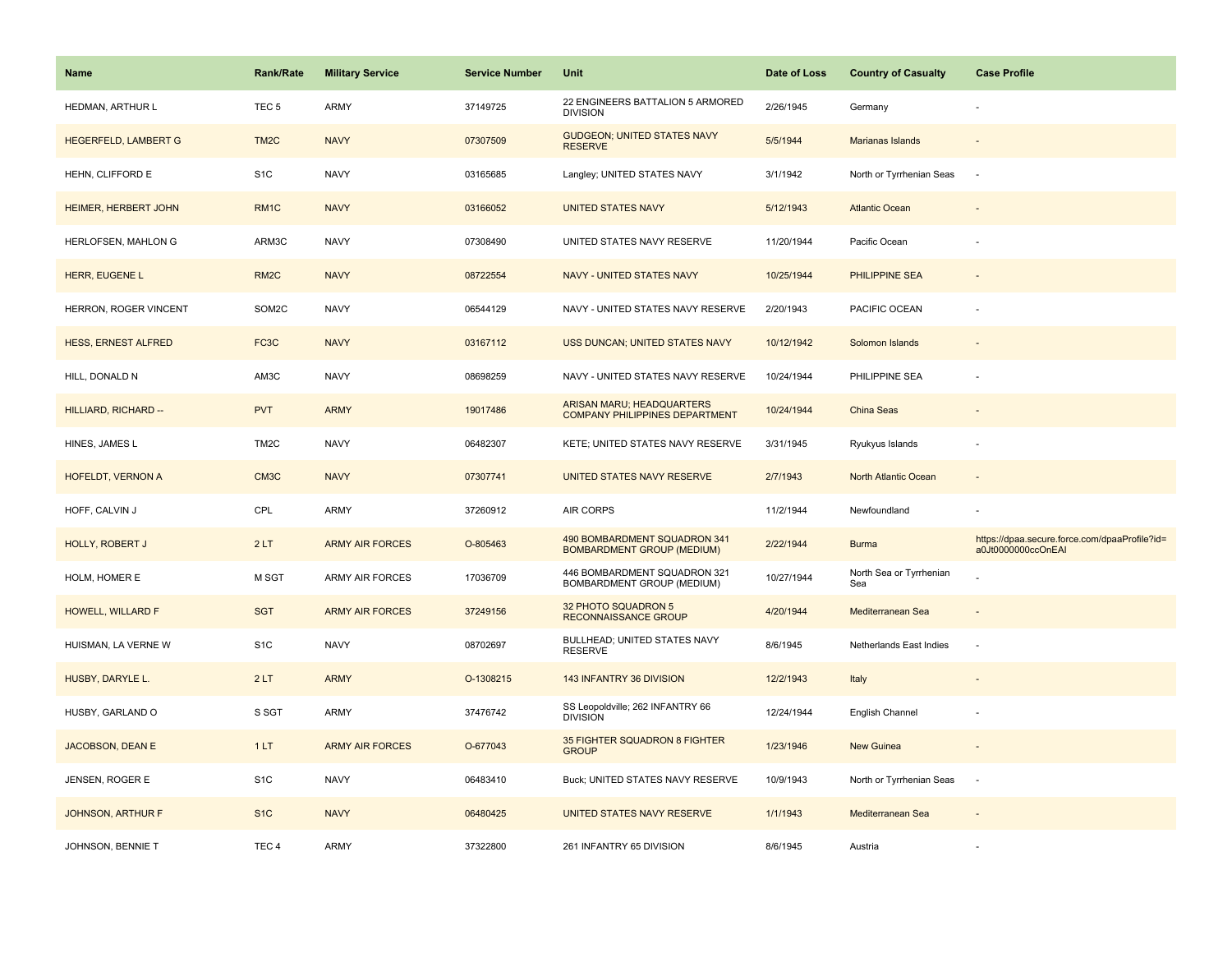| <b>Name</b>                    | <b>Rank/Rate</b>  | <b>Military Service</b> | <b>Service Number</b> | Unit                                                      | Date of Loss | <b>Country of Casualty</b>                   | <b>Case Profile</b>                                                 |
|--------------------------------|-------------------|-------------------------|-----------------------|-----------------------------------------------------------|--------------|----------------------------------------------|---------------------------------------------------------------------|
| JOHNSON, CLAYTON O             | MM <sub>2</sub> C | <b>NAVY</b>             | 03165651              | USS BARTON; UNITED STATES NAVY                            | 11/13/1942   | Solomon Islands                              |                                                                     |
| JONES, KENNETH M               | 2LT               | <b>ARMY AIR FORCES</b>  | O-699180              | 547 BOMBARDMENT SQUADRON 384<br>BOMBARDMENT GROUP (HEAVY) | 5/8/1944     | English Channel                              | $\sim$                                                              |
| JONES, VICTOR B                | AOM <sub>2</sub>  | <b>NAVY</b>             | 03168805              | <b>NAVY - UNITED STATES NAVY</b>                          | 2/5/1946     | <b>BONIN &amp; VOLCANO</b><br><b>ISLANDS</b> |                                                                     |
| JUSTUS, HAROLD H.              | T SGT             | <b>ARMY AIR FORCES</b>  | 37146474              | 370 BOMBARDMENT SQUADRON 307<br>BOMBARDMENT GROUP (HEAVY) | 7/6/1943     | Solomon Islands                              |                                                                     |
| KADLEC, BERNARD R              | <b>PVT</b>        | <b>ARMY</b>             | 37154909              | 357 INFANTRY 90 DIVISION                                  | 12/12/1944   | Germany                                      |                                                                     |
| KARL, LINCOLN F                | <b>PVT</b>        | <b>ARMY</b>             | 17026192              | SHINYO MARU; HEADQUARTERS<br>SQUADRON 20 AIR BASE GROUP   | 9/7/1944     | Philippine Islands                           |                                                                     |
| <b>KARNOPP, WALLACE E</b>      | S <sub>1</sub> C  | <b>NAVY</b>             | 09617990              | HULL; UNITED STATES NAVY RESERVE                          | 12/18/1944   | <b>Philippine Sea</b>                        | https://dpaa.secure.force.com/dpaaProfile?id=<br>a0Jt0000000Xf0bEAC |
| KASITZ, KENNETH K              | S SGT             | <b>ARMY AIR FORCES</b>  | 37480958              | 733 BOMBARDMENT SQUADRON 453<br>BOMBARDMENT GROUP (HEAVY) | 9/8/1944     | North Sea or Tyrrhenian<br>Sea               |                                                                     |
| <b>KASPERSON, ELMER HAROLD</b> | LT.               | <b>NAVY</b>             | O-168034              | <b>UNITED STATES NAVY</b>                                 | 8/4/1944     | Bonin & Volcano Islands                      | ÷,                                                                  |
| KAYRAS, WAINO WERNER           | EM2C              | <b>NAVY</b>             | 06480218              | NAVY - UNITED STATES NAVY RESERVE                         | 11/13/1942   | <b>SOLOMON ISLANDS</b>                       | ÷.                                                                  |
| KINDLE, EDWARD G               | S SGT             | <b>ARMY</b>             | 06581262              | ARISAN MARU; 60 COAST ARTILLERY<br><b>REGIMENT</b>        | 10/24/1944   | China Seas                                   |                                                                     |
| KIRK, BYRON ANTHONY            | CAPT              | <b>MARINE CORPS</b>     | O-010950              | MARINE - UNITED STATES MARINE<br><b>CORPS</b>             | 11/1/1943    | Solomon Islands                              |                                                                     |
| <b>KLEIN, WALLACE F</b>        | LT/JG/            | <b>NAVY</b>             | O-314901              | UNITED STATES NAVY RESERVE                                | 3/21/1945    | <b>Philippine Sea</b>                        |                                                                     |
| KLOIBER, LEONARD J             | 2LT               | <b>ARMY AIR FORCES</b>  | O-829877              | 457 FIGHTER SQUADRON 506 FIGHTER<br><b>GROUP</b>          | 6/1/1945     | Philippine Sea                               |                                                                     |
| <b>KNUDTSON, RAYMOND A</b>     | S <sub>1</sub> C  | <b>NAVY</b>             | 09616486              | NAVY - UNITED STATES NAVY RESERVE                         | 7/30/1945    | <b>PHILIPPINE SEA</b>                        |                                                                     |
| KRALL, EUGENE J                | EM <sub>1C</sub>  | <b>NAVY</b>             | 03165637              | CAPELIN; UNITED STATES NAVY                               | 12/15/1943   | Celebes                                      |                                                                     |
| <b>KRETCHMER, RAYMOND J</b>    | <b>ENS</b>        | <b>NAVY</b>             | O-103038              | USS ASTORIA; UNITED STATES NAVY<br><b>RESERVE</b>         | 8/9/1942     | Solomon Islands                              |                                                                     |
| <b>KRUEGER, MILTON C</b>       | CPL               | <b>ARMY AIR FORCES</b>  | 37471825              | 719 BOMBARDMENT SQUADRON 449<br>BOMBARDMENT GROUP (HEAVY) | 12/29/1944   | Adriatic Sea                                 |                                                                     |
| <b>LACRAFT, ORVILLE K</b>      | LT /JG/           | <b>NAVY</b>             | O-106000              | UNITED STATES NAVY RESERVE                                | 8/3/1943     | <b>Atlantic Ocean</b>                        |                                                                     |
| LARSON, SIMON P                | <b>CFC</b>        | <b>NAVY</b>             | 03166362              | MONAGHAN; UNITED STATES NAVY                              | 12/18/1944   | Philippine Sea                               |                                                                     |
| LEIGH, JUNIOR H                | PHM <sub>2C</sub> | <b>NAVY</b>             | 03165839              | Asheville; UNITED STATES NAVY                             | 3/3/1942     | <b>Indian Ocean</b>                          |                                                                     |
| LEONHARDT, EUGENE C            | F <sub>1</sub> C  | <b>NAVY</b>             | 06481905              | NAVY - UNITED STATES NAVY RESERVE                         | 10/25/1944   | PHILIPPINE SEA                               |                                                                     |
| LIEN, KENNETH M                | RM3C              | <b>COAST GUARD</b>      | 00230777              | <b>COAST GUARD - UNITED STATES</b><br><b>COAST GUARD</b>  | 9/9/1942     | <b>Atlantic Ocean</b>                        |                                                                     |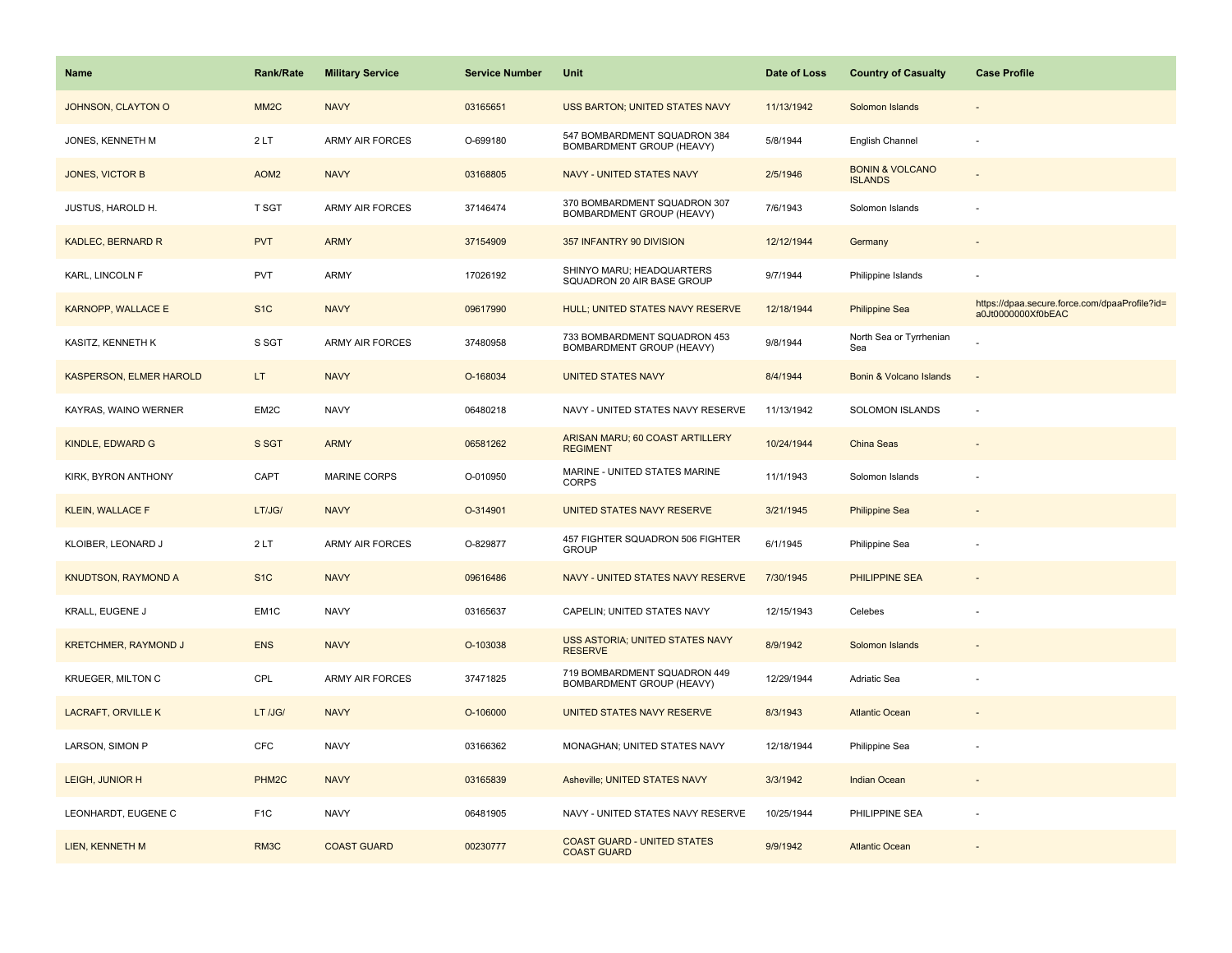| <b>Name</b>               | <b>Rank/Rate</b>  | <b>Military Service</b> | <b>Service Number</b> | Unit                                                             | Date of Loss | <b>Country of Casualty</b>     | <b>Case Profile</b>                                                 |
|---------------------------|-------------------|-------------------------|-----------------------|------------------------------------------------------------------|--------------|--------------------------------|---------------------------------------------------------------------|
| LOCK, ROBERT H            | F <sub>2</sub> C  | <b>NAVY</b>             | 09616483              | RENO; UNITED STATES NAVY RESERVE                                 | 11/3/1944    | Philippine Sea                 |                                                                     |
| LOESCH, ROGER S           | TEC <sub>5</sub>  | <b>ARMY</b>             | 20717375              | 109 ENGINEERS COMBAT BATTALION 34<br><b>DIVISION</b>             | 3/30/1943    | Tunisia                        |                                                                     |
| LOWN, WILLIAM D           | CAPT              | <b>ARMY AIR FORCES</b>  | O-789018              | HEADQUARTERS 49 FIGHTER GROUP                                    | 1/2/1944     | New Guinea                     |                                                                     |
| LUND, ORVILLE J           | FC <sub>2</sub> C | <b>NAVY</b>             | 03167321              | <b>Bristol; UNITED STATES NAVY</b>                               | 10/13/1943   | Mediterranean Sea              |                                                                     |
| MABIE, RICHARD E          | BM2C              | <b>NAVY</b>             | 03165922              | UNITED STATES NAVY                                               | 12/10/1942   | North Atlantic Ocean           |                                                                     |
| <b>MACLEAN, WALLACE B</b> | 2d Lt             | <b>ARMY AIR FORCES</b>  | O-427601              | <b>AIR CORPS</b>                                                 | 2/27/1942    | <b>Indian Ocean</b>            |                                                                     |
| MAGEE, ROBERT K           | 1 LT              | <b>ARMY</b>             | O-386968              | BRAZIL MARU; 31 INFANTRY REGIMENT                                | 1/19/1945    | Formosa                        | https://dpaa.secure.force.com/dpaaProfile?id=<br>a0Jt000001BWSnGEAX |
| MARQUARDT, HOWARD L.      | S Sgt             | <b>ARMY AIR FORCES</b>  | 6915695               | 394 BOMBARDMENT SQUADRON 5<br><b>BOMBARDMENT GROUP (HEAVY)</b>   | 10/2/1942    | <b>Hawaiian Islands</b>        |                                                                     |
| MATTOX, ORMAND A          | <b>PVT</b>        | ARMY                    | 37478381              | HMT Rohna; INFANTRY                                              | 11/26/1943   | Mediterranean Sea              |                                                                     |
| MCCULLOUGH, JOHN R        | Sgt               | <b>ARMY AIR FORCES</b>  | 39293812              | 372 BOMBARDMENT SQUADRON 307<br><b>BOMBARDMENT GROUP (HEAVY)</b> | 6/25/1944    | <b>Caroline Islands</b>        |                                                                     |
| <b>MCGILL, CHARLES J</b>  | EM3c              | <b>NAVY</b>             | 03171394              | HULL; UNITED STATES NAVY RESERVE                                 | 12/18/1944   | Philippine Sea                 | https://dpaa.secure.force.com/dpaaProfile?id=<br>a0Jt0000000XdsWEAS |
| <b>MCGILLIVRAY, H A</b>   | T Sgt             | <b>ARMY AIR FORCES</b>  | 37149469              | 337 BOMBARDMENT SQUADRON 96<br><b>BOMBARDMENT GROUP (HEAVY)</b>  | 5/21/1943    | North Sea or Tyrrhenian<br>Sea |                                                                     |
| MCGLONE, THOMAS M         | Cox               | <b>NAVY</b>             | 06649236              | UNITED STATES NAVY RESERVE                                       | 12/21/1944   | Philippine Islands             |                                                                     |
| MCKEE, KEITH A            | 1st Lt            | <b>ARMY AIR FORCES</b>  | O-663067              | 90 BOMBARDMENT SQUADRON 3<br><b>BOMBARDMENT GROUP (LIGHT)</b>    | 9/27/1943    | <b>New Guinea</b>              | https://dpaa.secure.force.com/dpaaProfile?id=<br>a0Jt000001nzTGDEA2 |
| MCLAUGHLIN, PAUL C        | Sgt               | <b>ARMY AIR FORCES</b>  | 37481466              | 424 BOMBARDMENT SQUADRON 307<br>BOMBARDMENT GROUP (HEAVY)        | 10/26/1944   | Philippine Islands             |                                                                     |
| <b>MCLEOD, ROBERT L</b>   | 2d Lt             | <b>ARMY AIR FORCES</b>  | O-745824              | 394 BOMBARDMENT SQUADRON 5<br><b>BOMBARDMENT GROUP (HEAVY)</b>   | 9/28/1943    | Solomon Islands                | https://dpaa.secure.force.com/dpaaProfile?id=<br>a0Jt000001nzbxgEAA |
| MENNING, JOHN S           | T SGT             | ARMY AIR FORCES         | 19075403              | 823 BOMBARDMENT SQUADRON 38<br>BOMBARDMENT GROUP (MEDIUM)        | 7/27/1945    | Japan/Okinawa                  |                                                                     |
| <b>MEYER, LOUIS F</b>     | 2LT               | <b>ARMY AIR FORCES</b>  | O-885370              | 71 FIGHTER SQUADRON 1 FIGHTER<br><b>GROUP</b>                    | 1/14/1944    | Tunisia                        | https://dpaa.secure.force.com/dpaaProfile?id=<br>a0Jt000000eglYhEAI |
| MINIER, MARK A            | T SGT             | <b>ARMY AIR FORCES</b>  | 17155565              | 424 BOMBARDMENT SQUADRON 307<br>BOMBARDMENT GROUP (HEAVY)        | 11/6/1944    | Philippine Islands             |                                                                     |
| MORAN, WALTER J.          | TEC <sub>4</sub>  | <b>ARMY</b>             | 37120540              | 32 REGIMENT 3 ARMORED DIVISION                                   | 8/2/1944     | France                         |                                                                     |
| MORGAN, ANDREW S          | CPL               | <b>ARMY</b>             | 37152778              | 803 TANK DESTROYER BATTALION                                     | 10/22/1944   | Germany                        | https://dpaa.secure.force.com/dpaaProfile?id=<br>a0Jt000001EhlhkEAF |
| <b>MORGAN, TELFORD F</b>  | <b>ENS</b>        | <b>NAVY</b>             | O-420097              | NAVY - UNITED STATES NAVY RESERVE                                | 7/30/1945    | PHILIPPINE SEA                 | https://dpaa.secure.force.com/dpaaProfile?id=<br>a0Jt0000000LkglEAC |
| MORRISON, MELROY E        | S <sub>2</sub> C  | <b>NAVY</b>             | 09617201              | MONAGHAN; UNITED STATES NAVY<br><b>RESERVE</b>                   | 12/18/1944   | Philippine Sea                 |                                                                     |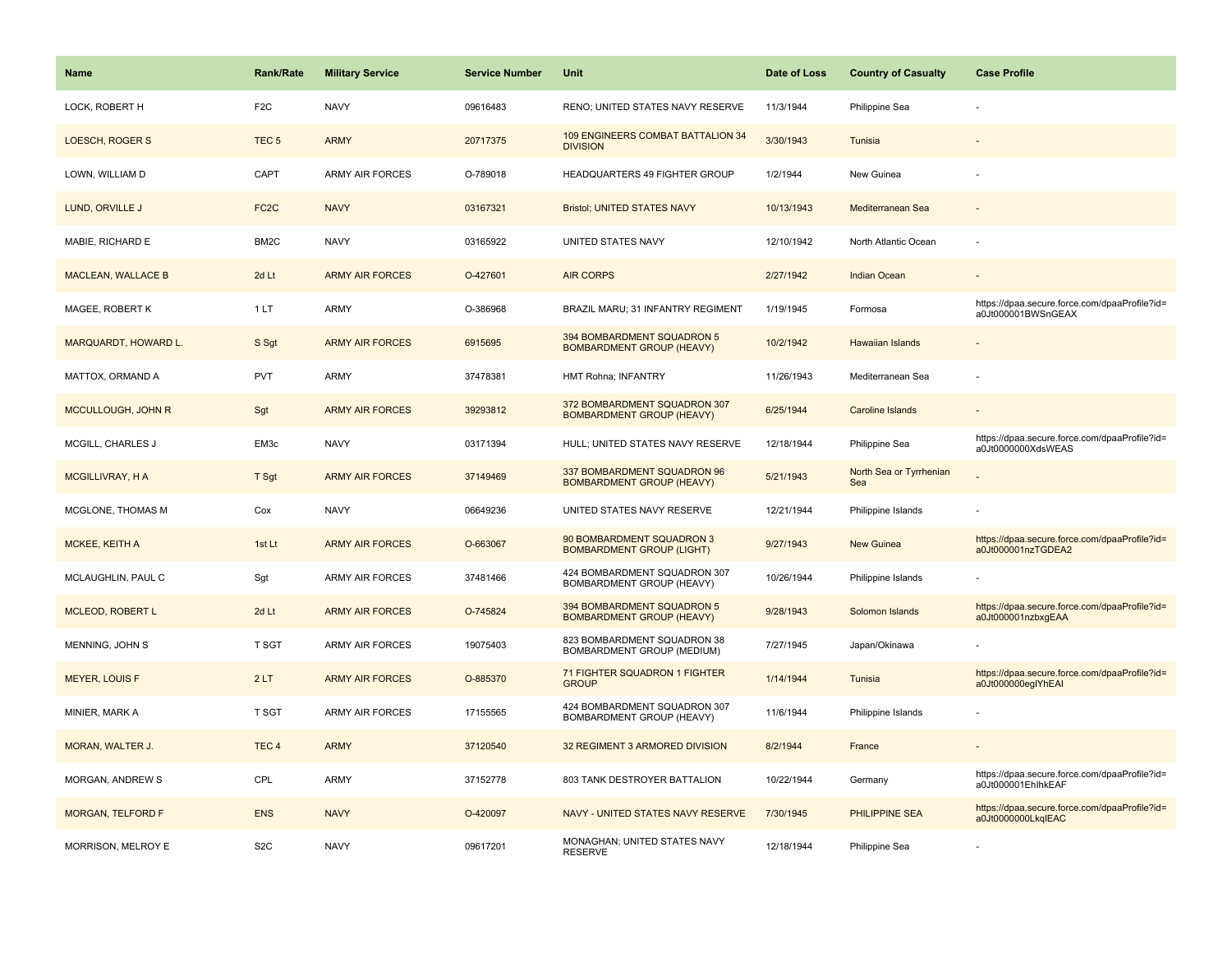| Name                         | Rank/Rate         | <b>Military Service</b> | <b>Service Number</b> | Unit                                                             | Date of Loss | <b>Country of Casualty</b> | <b>Case Profile</b>                                                 |
|------------------------------|-------------------|-------------------------|-----------------------|------------------------------------------------------------------|--------------|----------------------------|---------------------------------------------------------------------|
| <b>MOSHER, ROBERT ARTHUR</b> | S <sub>1</sub> C  | <b>NAVY</b>             | 03167037              | USS JUNEAU; UNITED STATES NAVY                                   | 11/13/1942   | Solomon Islands            |                                                                     |
| MOSTELLER, LYLE L            | S <sub>2</sub> C  | <b>NAVY</b>             | 06644201              | USS SMITH; UNITED STATES NAVY<br><b>RESERVE</b>                  | 10/26/1942   | New Hebrides               |                                                                     |
| MULHAIR, JAMES J             | F <sub>3</sub> C  | <b>NAVY</b>             | 03168455              | <b>UNITED STATES NAVY</b>                                        | 6/6/1942     | Midway Island              |                                                                     |
| MULLER, MILTON L             | MM <sub>2</sub> C | <b>NAVY</b>             | 03167652              | Leary; UNITED STATES NAVY                                        | 12/24/1943   | North Atlantic Ocean       |                                                                     |
| MURPHY, RICHARD C            | <b>PFC</b>        | <b>ARMY</b>             | 37289932              | 227 ANTI AIRCRAFT ARTILLERY<br><b>SEARCHLIGHT BATTALION</b>      | 4/24/1944    | <b>New Guinea</b>          |                                                                     |
| MURPHY, THOMAS LEO           | LT /JG/           | <b>NAVY</b>             | O-173664              | USS WAKE ISLAND (CVE-65); UNITED<br>STATES NAVY RESERVE          | 2/17/1945    | Bonin & Volcano Islands    |                                                                     |
| <b>NELSON, ARTHURK</b>       | <b>PFC</b>        | <b>ARMY</b>             | 37487231              | 381 INFANTRY 96 DIVISION                                         | 5/20/1945    | Japan/Okinawa              |                                                                     |
| NELSON, DAVID E              | 2d Lt             | <b>ARMY AIR FORCES</b>  | O-2101817             | 3 RECONNAISSANCE SQUADRON                                        | 6/10/1946    | Marianas Islands           |                                                                     |
| <b>NELSON, ROBERT W</b>      | <b>ACOM</b>       | <b>NAVY</b>             | 03165497              | <b>UNITED STATES NAVY</b>                                        | 12/13/1943   | <b>Ellice Islands</b>      |                                                                     |
| NEUBERGER, CLIFFORD ROY      | <b>ACMM</b>       | <b>NAVY</b>             | 03166545              | UNITED STATES NAVY                                               | 7/17/1943    | Solomon Islands            |                                                                     |
| NICHOLAS, CLARENCE R         | <b>PVT</b>        | <b>ARMY</b>             | 37275188              | 351 INFANTRY 88 DIVISION                                         | 10/28/1945   | Italy                      |                                                                     |
| NIELSEN, DONALD LAVER        | AMM3C             | <b>NAVY</b>             | 06481242              | UNITED STATES NAVY RESERVE                                       | 12/13/1942   | Hawaiian Islands           |                                                                     |
| <b>NIES, WALTER</b>          | S SGT             | <b>ARMY AIR FORCES</b>  | 37307545              | 96 BOMBARDMENT SQUADRON 2<br><b>BOMBARDMENT GROUP (HEAVY)</b>    | 5/28/1944    | Germany                    | https://dpaa.secure.force.com/dpaaProfile?id=<br>a0Jt0000000XeCBEA0 |
| NYSVEN, LAUFAL I             | MOMM3C            | <b>NAVY</b>             | 07309241              | Portent ; UNITED STATES NAVY<br><b>RESERVE</b>                   | 1/22/1944    | North or Tyrrhenian Seas   |                                                                     |
| OCHSZNER, CLARENCE C.        | <b>PFC</b>        | <b>ARMY</b>             | 37317243              | 20 INFANTRY BATTALION 10 ARMORED<br><b>DIVISION</b>              | 12/24/1944   | <b>Belgium</b>             |                                                                     |
| ONDRACEK, WALTER T           | <b>PVT</b>        | <b>ARMY</b>             | 37593518              | <b>ARMY - INFANTRY</b>                                           | 2/11/1945    | PHILIPPINE SEA             |                                                                     |
| <b>OSTERN, HANS E</b>        | WT <sub>2</sub> C | <b>NAVY</b>             | 07398692              | <b>HOEL; UNITED STATES NAVY RESERVE</b>                          | 10/25/1944   | <b>Philippine Sea</b>      |                                                                     |
| PACK, WILLIE DEE             | <b>CMM</b>        | <b>NAVY</b>             | 02651042              | USS ASTORIA; UNITED STATES NAVY                                  | 8/9/1942     | Solomon Islands            |                                                                     |
| PARLIMAN, JOSEPH W.          | 2d Lt             | <b>ARMY AIR FORCES</b>  | O-2061037             | 827 BOMBARDMENT SQUADRON 484<br><b>BOMBARDMENT GROUP (HEAVY)</b> | 1/21/1946    | Yugoslavia                 |                                                                     |
| PATTERSON, F C               | S <sub>1</sub> C  | <b>NAVY</b>             | 03164910              | USS JARVIS; UNITED STATES NAVY                                   | 8/9/1942     | Solomon Islands            |                                                                     |
| PAUL, ORAL V                 | <b>SGT</b>        | <b>ARMY AIR FORCES</b>  | 06937817              | 36 BOMBARDMENT SQUADRON 28<br><b>BOMBARDMENT GROUP (HEAVY)</b>   | 6/4/1942     | <b>Aleutian Islands</b>    |                                                                     |
| PAULS, ELWOOD G              | TEC <sub>5</sub>  | <b>ARMY</b>             | 37556678              | SS Leopoldville; 262 INFANTRY 66<br><b>DIVISION</b>              | 12/24/1944   | English Channel            |                                                                     |
| PAULSEN, WILLIAM O           | <b>CEM</b>        | <b>NAVY</b>             | 03207990              | <b>SHARK 2; UNITED STATES NAVY</b>                               | 10/24/1944   | China Seas                 |                                                                     |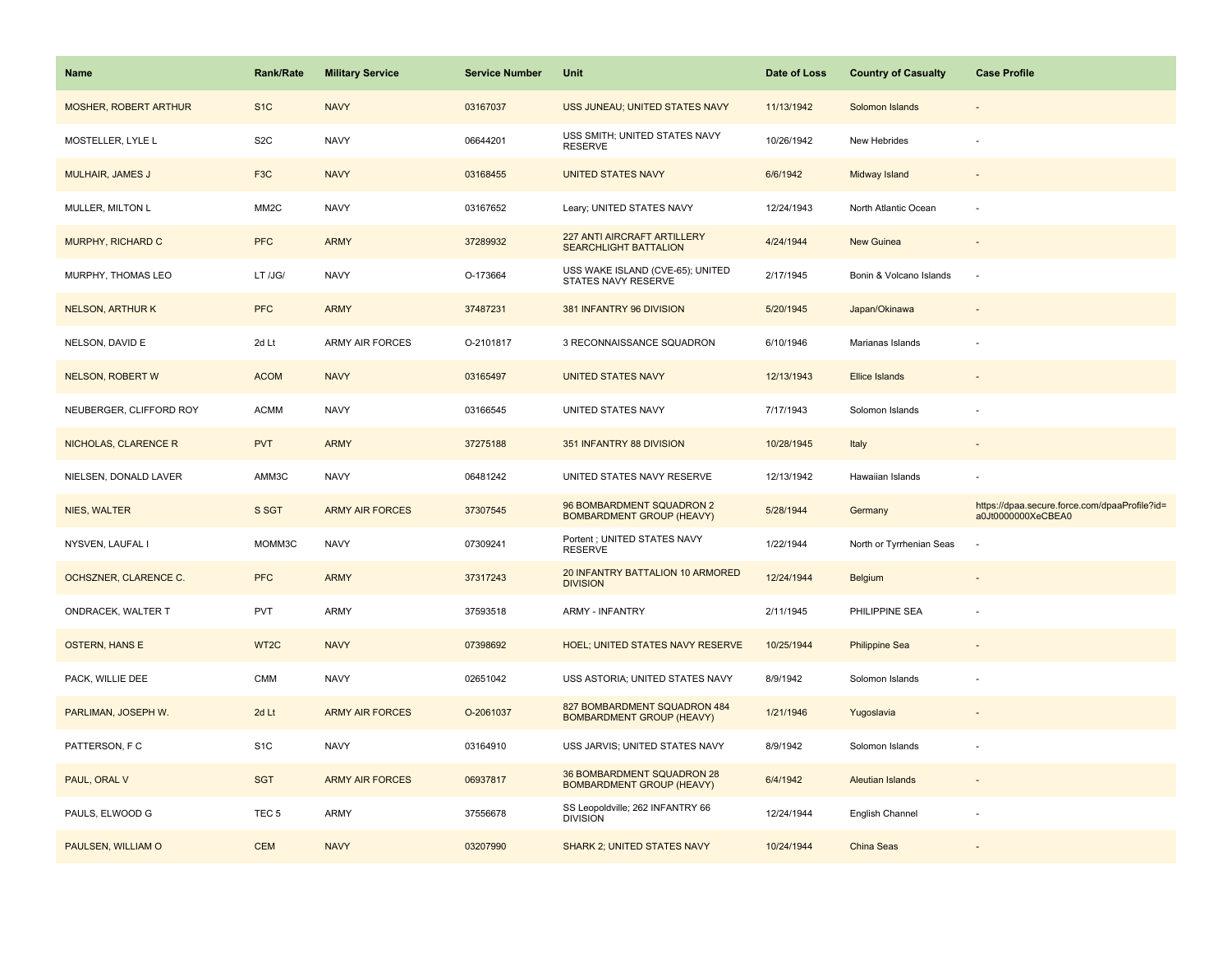| <b>Name</b>               | <b>Rank/Rate</b> | <b>Military Service</b>     | <b>Service Number</b> | <b>Unit</b>                                                         | Date of Loss | <b>Country of Casualty</b>       | <b>Case Profile</b>                                                 |
|---------------------------|------------------|-----------------------------|-----------------------|---------------------------------------------------------------------|--------------|----------------------------------|---------------------------------------------------------------------|
| PEARCE, DALE W            | 2LT              | <b>ARMY</b>                 | O-486780              | 16 INFANTRY 1 DIVISION                                              | 1/31/1943    | Tunisia                          |                                                                     |
| PEARSON, DONALD L         | <b>PFC</b>       | <b>MARINE CORPS RESERVE</b> | 915690                | MARINE - UNITED STATES MARINE<br><b>CORPS: 6TH MARINE DIVISION</b>  | 5/13/1945    | <b>JAPAN</b>                     |                                                                     |
| PENFIELD, RANDALL M       | <b>SSGT</b>      | <b>ARMY</b>                 | 06793237              | <b>3 INFANTRY REGIMENT</b>                                          | 10/14/1942   | Nova Scotia                      |                                                                     |
| PERRY, LEO EDWARD         | <b>ACRM</b>      | <b>NAVY</b>                 | 03161797              | <b>UNITED STATES NAVY</b>                                           | 6/4/1942     | Midway Island                    |                                                                     |
| PETERSON, ALVIN E         | F <sub>1</sub> C | <b>NAVY</b>                 | 07307996              | Mc Kean; UNITED STATES NAVY<br><b>RESERVE</b>                       | 11/17/1943   | Solomon Islands                  |                                                                     |
| PETERSON, CARL A          | <b>PVT</b>       | <b>ARMY</b>                 | 17164930              | ARMY - HEADQUARTERS COMPANY 43<br><b>DIVISION</b>                   | 7/18/1943    | <b>SOLOMON ISLANDS</b>           | $\sim$                                                              |
| PETERSON, CURTISS L       | F <sub>1</sub> C | <b>NAVY</b>                 | 08698512              | NAVY - UNITED STATES NAVY RESERVE                                   | 6/16/1945    | RYUKYUS ISLANDS                  |                                                                     |
| PETERSON, DARREL E        | S <sub>1C</sub>  | <b>NAVY</b>                 | 08710345              | NAVY - UNITED STATES NAVY                                           | 7/30/1945    | <b>PHILIPPINE SEA</b>            | https://dpaa.secure.force.com/dpaaProfile?id=<br>a0Jt0000000Lkj6EAC |
| PETERSON, HAROLD          | S <sub>1</sub> C | <b>NAVY</b>                 | 06483650              | SS BIRMINGHAM CITY; UNITED STATES<br>NAVY RESERVE                   | 1/9/1943     | Dutch Guiana                     |                                                                     |
| PETERSON, MARSHALL V      | 2LT              | <b>ARMY AIR FORCES</b>      | O-693312              | 515 BOMBARDMENT SQUADRON 376<br><b>BOMBARDMENT GROUP (HEAVY)</b>    | 6/16/1944    | Hungary                          |                                                                     |
| PETERSON, MYRON C         | 1 LT             | <b>ARMY</b>                 | O-027396              | MARINE - UNITED STATES MARINE<br><b>CORPS</b>                       | 7/27/1945    | Japan/Okinawa                    |                                                                     |
| PETERSON, RAYMOND C       | S <sub>1</sub> C | <b>NAVY</b>                 | 07309262              | UNITED STATES NAVY RESERVE                                          | 7/14/1943    | <b>Indian Ocean</b>              | $\sim$                                                              |
| PETRICH, ORAN E           | CAPT             | <b>ARMY AIR FORCES</b>      | O-435988              | 349 BOMBARDMENT SQUADRON 100<br>BOMBARDMENT GROUP (HEAVY)           | 6/25/1943    | North Sea or Tyrrhenian<br>Sea   |                                                                     |
| <b>PFEILER, THOMAS --</b> | 1LT              | <b>ARMY AIR FORCES</b>      | O-724820              | 77 BOMBARDMENT SQUADRON<br>(MEDIUM)                                 | 12/30/1942   | Alaska                           |                                                                     |
| PHILIP, GEORGE --         | CDR              | <b>NAVY</b>                 | O-074871              | UNITED STATES NAVY                                                  | 6/16/1945    | Central/South Pacific<br>Theater |                                                                     |
| PHILIP, ROBERT --         | <b>MAJ</b>       | <b>MARINE CORPS</b>         | O-006179              | MARINE - UNITED STATES MARINE<br><b>CORPS</b>                       | 6/24/1943    | ** Documentation Errors          |                                                                     |
| PICKUP, LEWIS HERMAN      | MAJ              | <b>MARINE CORPS</b>         | O-005400              | MARINE - UNITED STATES MARINE<br><b>CORPS</b>                       | 10/24/1944   | China Seas                       |                                                                     |
| PIERCE, THEODORE G        | S <sub>1C</sub>  | <b>NAVY</b>                 | 03722492              | USS JUNEAU; UNITED STATES NAVY                                      | 11/13/1942   | Solomon Islands                  |                                                                     |
| PORTWOOD, NORMAN E        | S SGT            | <b>ARMY AIR FORCES</b>      | 16017024              | 7 BOMBARDMENT SQUADRON 34<br>BOMBARDMENT GROUP (HEAVY)              | 7/9/1944     | English Channel                  | ÷.                                                                  |
| QUAAL, ORTIS L            | T Sgt            | <b>ARMY AIR FORCES</b>      | 6149056               | <b>HEADQUARTERS SQUADRON V</b><br>BOMBARDMENT COMMAND               | 3/26/1943    | New Guinea                       |                                                                     |
| QUANDE, KENNETH M         | S <sub>1</sub> C | <b>NAVY</b>                 | 03162904              | UNITED STATES NAVY                                                  | 11/17/1942   | Philippine Islands               | https://dpaa.secure.force.com/dpaaProfile?id=<br>a0Jt0000000Lls4EAC |
| RABA, SYLVESTER J.        | <b>PFC</b>       | <b>ARMY AIR FORCES</b>      | 37115321              | <b>HEADQUARTERS SQUADRON 43</b><br><b>BOMBARDMENT GROUP (HEAVY)</b> | 2/23/1945    | <b>Netherlands East Indies</b>   |                                                                     |
| RANO, JAMES D             | WT3C             | <b>NAVY</b>                 | 08721270              | NAVY - UNITED STATES NAVY RESERVE                                   | 4/12/1945    | <b>CHINA SEAS</b>                |                                                                     |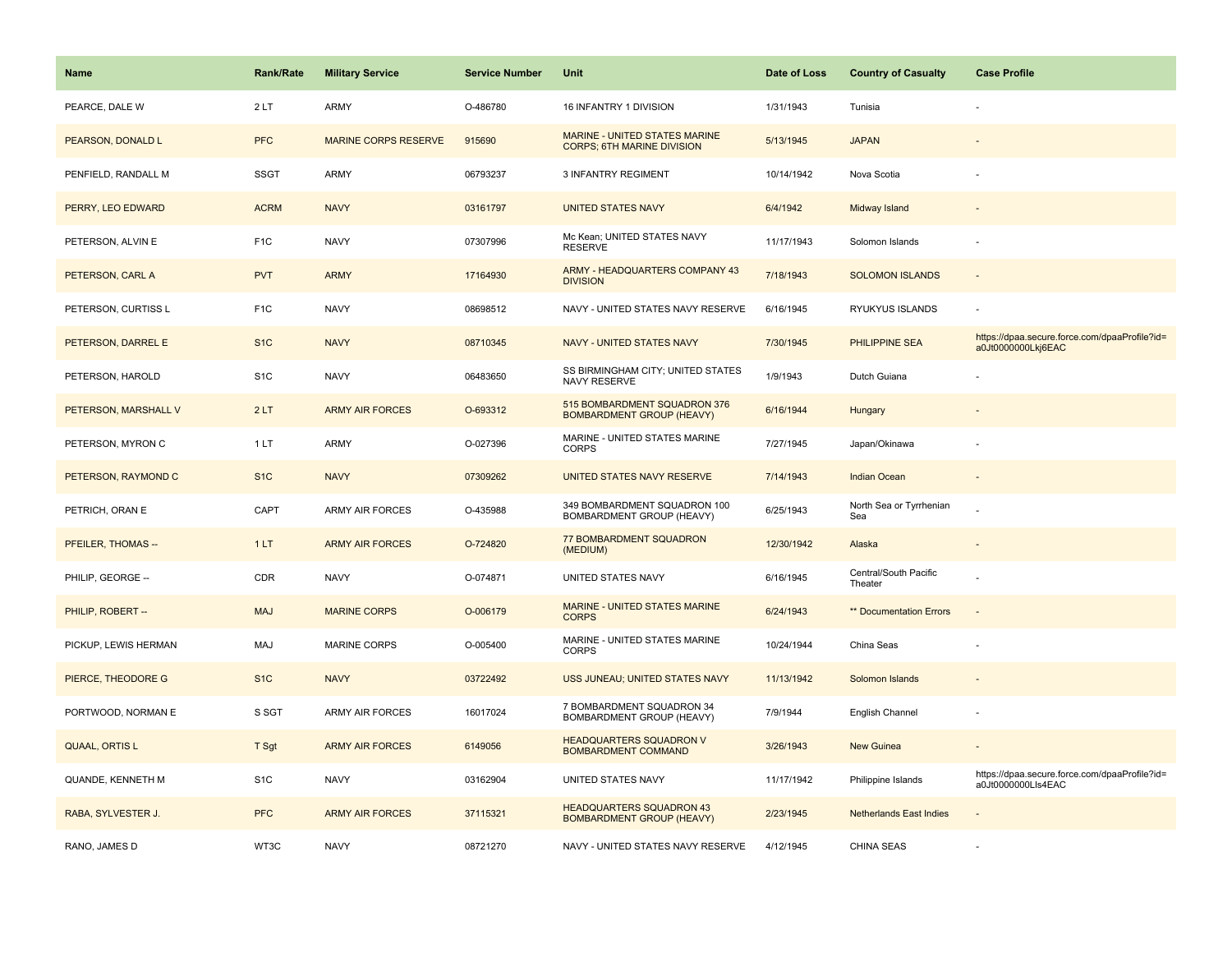| Name                            | Rank/Rate         | <b>Military Service</b> | <b>Service Number</b> | Unit                                                              | Date of Loss | <b>Country of Casualty</b>              | <b>Case Profile</b>      |
|---------------------------------|-------------------|-------------------------|-----------------------|-------------------------------------------------------------------|--------------|-----------------------------------------|--------------------------|
| <b>RAPP, SAMUEL R</b>           | <b>PVT</b>        | <b>ARMY</b>             | 37474674              | <b>757 TANK BATTALION</b>                                         | 11/7/1944    | Italy                                   |                          |
| RAUSCHER, FRED                  | S <sub>1</sub> C  | <b>NAVY</b>             | 07309581              | NAVY - UNITED STATES NAVY                                         | 10/30/1944   | PHILIPPINE SEA                          |                          |
| <b>REDBOY, LESTER E</b>         | F <sub>1</sub> C  | <b>NAVY</b>             | 06187198              | Mc Kean; UNITED STATES NAVY<br><b>RESERVE</b>                     | 11/17/1943   | Solomon Islands                         |                          |
| REED, WILMER L                  | S <sub>1</sub> C  | <b>NAVY</b>             | 03170844              | NAVY - UNITED STATES NAVY                                         | 3/19/1945    | <b>JAPAN</b>                            |                          |
| <b>REINSCHMIDT, THEODORE --</b> | <b>CMM</b>        | <b>NAVY</b>             | 03162681              | <b>UNITED STATES NAVY</b>                                         | 7/23/1944    | Alaska                                  |                          |
| RHODES, WILBERT H               | S <sub>1</sub> C  | <b>NAVY</b>             | 07309210              | SS GILBERT STUART; UNITED STATES<br>NAVY RESERVE                  | 11/18/1944   | Philippine Islands                      |                          |
| <b>RILEY, PATRICK W</b>         | S <sub>2</sub> C  | <b>NAVY</b>             | 03168375              | <b>UNITED STATES NAVY</b>                                         | 10/11/1942   | <b>Atlantic Ocean</b>                   | $\overline{\phantom{a}}$ |
| RUMBOLZ, EUGENE F               | S SGT             | <b>ARMY AIR FORCES</b>  | 37473851              | 865 BOMBARDMENT SQUADRON 494<br>BOMBARDMENT GROUP (HEAVY)         | 12/13/1944   | Caroline Islands                        |                          |
| RUSSELL, JOHN KENNETH           | S <sub>1</sub> C  | <b>NAVY</b>             | 03165479              | USS NEW ORLEANS; UNITED STATES<br><b>NAVY</b>                     | 11/30/1942   | Solomon Islands                         |                          |
| RYAN, DONALD GREGORY            | CAPT              | <b>MARINE CORPS</b>     | O-011682              | MARINE - UNITED STATES MARINE<br>CORPS                            | 12/16/1943   | New Hebrides                            |                          |
| RYAN, JOHN P                    | <b>T SGT</b>      | <b>ARMY AIR FORCES</b>  | 18061377              | 555 BOMBARDMENT SQUADRON 386<br><b>BOMBARDMENT GROUP (MEDIUM)</b> | 8/9/1943     | France                                  |                          |
| RYTHER, LAVERE M                | AMM2C             | <b>NAVY</b>             | 03168383              | UNITED STATES NAVY                                                | 3/31/1944    | Aleutian Islands                        |                          |
| SALZSIEDER, CHESTER R           | MM <sub>1</sub> C | <b>NAVY</b>             | 03166845              | <b>HOEL; UNITED STATES NAVY</b>                                   | 10/25/1944   | <b>Philippine Sea</b>                   |                          |
| SANDERS, EUGENE P               | S <sub>1</sub> C  | <b>NAVY</b>             | 03168343              | USS HELENA; UNITED STATES NAVY                                    | 7/6/1943     | Solomon Islands                         |                          |
| <b>SANDERS, JAMES D</b>         | QM3C              | <b>NAVY</b>             | 03167905              | <b>RUNNER; UNITED STATES NAVY</b>                                 | 7/11/1943    | Japan                                   |                          |
| SAYRE, VINAL F                  | Capt              | <b>ARMY</b>             | O-375736              | ARISAN MARU; INFANTRY                                             | 10/24/1944   | China Seas                              | ÷                        |
| <b>SCHANCK, JOHN C.</b>         | <b>PFC</b>        | <b>ARMY AIR FORCES</b>  | 19018438              | 7 MATERIALS SQUADRON 5 AIR BASE<br><b>GROUP</b>                   | 4/23/1942    | <b>Philippine Islands</b>               |                          |
| SCHAUER, HAROLD E               | MM3C              | <b>NAVY</b>             | 03166846              | USS CHICAGO; UNITED STATES NAVY                                   | 1/29/1943    | Solomon Islands                         | ÷,                       |
| SCHEIDEGGER, CARL H             | QM3C              | <b>NAVY</b>             | 08718178              | TRIGGER; UNITED STATES NAVY<br><b>RESERVE</b>                     | 3/28/1945    | Ryukyus Islands                         |                          |
| SCHLIEBE, MARVIN H F            | MM <sub>2</sub> C | <b>NAVY</b>             | 07308701              | YO-159; UNITED STATES NAVY<br><b>RESERVE</b>                      | 1/14/1944    | New Hebrides                            |                          |
| <b>SCHMIDT, DARWIN A</b>        | LT.               | <b>NAVY</b>             | O-106194              | UNITED STATES NAVY RESERVE                                        | 2/21/1945    | <b>Central/South Pacific</b><br>Theater |                          |
| SCHOENFELDER, N P               | S <sub>1</sub> C  | <b>NAVY</b>             | 07307761              | Warrington; UNITED STATES NAVY<br><b>RESERVE</b>                  | 9/13/1944    | <b>Atlantic Ocean</b>                   |                          |
| <b>SCHOMER, EDWARD G</b>        | S <sub>2</sub> C  | <b>NAVY</b>             | 08717056              | <b>USS LISCOME BAY; UNITED STATES</b><br><b>NAVY RESERVE</b>      | 11/24/1943   | <b>Gilbert Islands</b>                  |                          |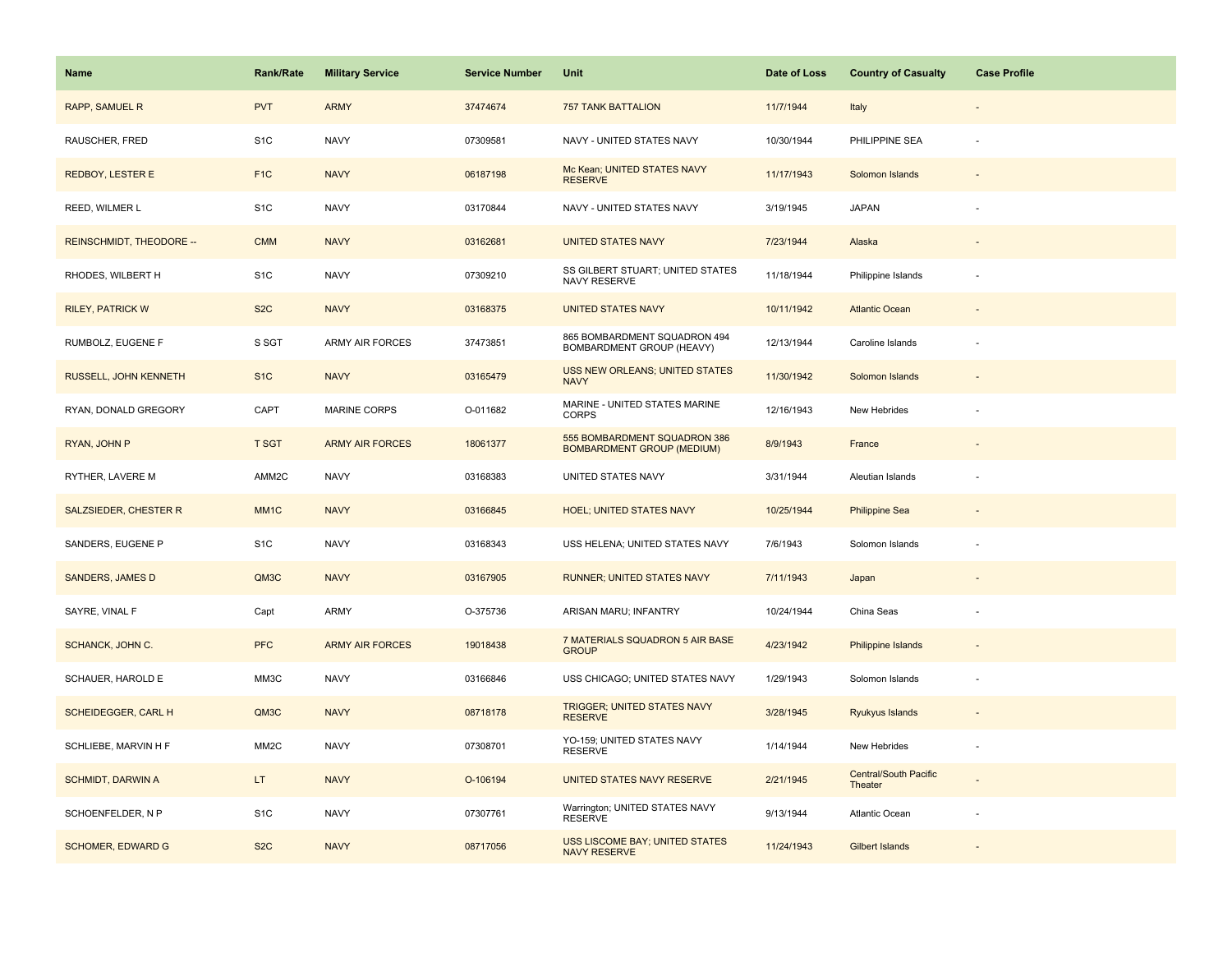| <b>Name</b>              | <b>Rank/Rate</b>  | <b>Military Service</b> | <b>Service Number</b> | Unit                                                            | Date of Loss | <b>Country of Casualty</b>       | <b>Case Profile</b>                                                 |
|--------------------------|-------------------|-------------------------|-----------------------|-----------------------------------------------------------------|--------------|----------------------------------|---------------------------------------------------------------------|
| SCHWANT, WILLARD H       | <b>LTJG</b>       | <b>NAVY</b>             | O-121778              | UNITED STATES NAVY RESERVE                                      | 8/3/1943     | <b>Atlantic Ocean</b>            |                                                                     |
| SCHWARTZ, VINCENT G.     | <b>PVT</b>        | <b>ARMY</b>             | 37470685              | 1 SPECIAL SERVICES FORCE                                        | 2/18/1944    | Italy                            |                                                                     |
| SEAS, WENDELL F          | 1st Lt            | <b>ARMY AIR FORCES</b>  | O-699866              | 868 BOMBARDMENT SQUADRON<br>(HEAVY)                             | 11/24/1944   | New Guinea                       |                                                                     |
| <b>SELLE, HARRY G M</b>  | S <sub>2</sub> C  | <b>NAVY</b>             | 03168348              | <b>UNITED STATES NAVY</b>                                       | 6/4/1942     | Midway Island                    |                                                                     |
| SHEMANSKI, SW            | S <sub>1</sub> C  | <b>NAVY</b>             | 03166513              | USS HOUSTON (CA-30); UNITED STATES<br><b>NAVY</b>               | 3/1/1942     | Java                             |                                                                     |
| <b>SHRYOCK, THOMAS D</b> | SK <sub>1</sub> C | <b>NAVY</b>             | 03165379              | USS LISCOME BAY; UNITED STATES<br><b>NAVY</b>                   | 11/24/1943   | Bonin & Volcano Islands          | $\overline{\phantom{a}}$                                            |
| SMITH, ARTHUR EUGENE     | TM3               | <b>NAVY</b>             | 3168409               | S-44; UNITED STATES NAVY                                        | 10/7/1943    | Kurile Islands                   | $\sim$                                                              |
| <b>SMITH, DONALD W</b>   | <b>PVT</b>        | <b>ARMY</b>             | 37489983              | SS Leopoldville; 262 INFANTRY 66<br><b>DIVISION</b>             | 12/24/1944   | <b>English Channel</b>           |                                                                     |
| SMITH, LEONARD Q         | BKR3C             | <b>NAVY</b>             | 03166693              | Neosho; UNITED STATES NAVY                                      | 5/7/1942     | Coral Sea                        |                                                                     |
| SMITH, THAYNE CHARLES    | TM <sub>2</sub> C | <b>NAVY</b>             | 03164851              | <b>SHARK; UNITED STATES NAVY</b>                                | 2/11/1942    | <b>Netherlands East Indies</b>   |                                                                     |
| SOPPE, RAYMOND F         | <b>PVT</b>        | ARMY                    | 37156293              | HMT Rohna; 31 SIGNAL CONSTRUCTION<br><b>BATTALION</b>           | 11/26/1943   | Mediterranean Sea                |                                                                     |
| STANGLE, JOE W           | F <sub>1</sub> C  | <b>NAVY</b>             | 09618909              | Drexler; UNITED STATES NAVY RESERVE                             | 5/28/1945    | Japan                            |                                                                     |
| STANLEY, CLARENCE B.     | 2d Lt             | ARMY AIR FORCES         | O-740122              | 425 BOMBARDMENT SQUADRON 308<br>BOMBARDMENT GROUP (HEAVY)       | 8/24/1943    | China                            |                                                                     |
| STEE, WILFRED A          | TEC <sub>4</sub>  | <b>ARMY</b>             | 37149824              | 22 ENGINEERS BATTALION 5 ARMORED<br><b>DIVISION</b>             | 5/29/1945    | France                           |                                                                     |
| STEENBERG, FRANCIS L     | BM1C              | <b>NAVY</b>             | 03165438              | NAVY - UNITED STATES NAVY                                       | 10/14/1944   | CENTRAL/SOUTH<br>PACIFIC THEATER | https://dpaa.secure.force.com/dpaaProfile?id=<br>a0Jt000001nzYT4EAM |
| STELLMACHER, ME          | S <sub>1C</sub>   | <b>NAVY</b>             | 08697132              | RENO; UNITED STATES NAVY RESERVE                                | 11/3/1944    | <b>Philippine Sea</b>            |                                                                     |
| STENSLAND, JOSEPH O      | MAJ               | ARMY                    | O-024435              | ARMY - 31 INFANTRY REGIMENT                                     | 12/15/1944   | PHILIPPINE ISLANDS               |                                                                     |
| STEWART, DARYL M.        | FLT <sub>0</sub>  | <b>ARMY AIR FORCES</b>  | T-061035              | 320 BOMBARDMENT SQUADRON 90<br><b>BOMBARDMENT GROUP (HEAVY)</b> | 12/1/1943    | <b>New Guinea</b>                |                                                                     |
| STIMSON, WILLIAM H       | LT.               | <b>NAVY</b>             | O-106548              | UNITED STATES NAVY RESERVE                                      | 10/11/1944   | Bonin & Volcano Islands          | $\sim$                                                              |
| <b>STORY, ARGUS W</b>    | AOM3C             | <b>NAVY</b>             | 06565951              | UNITED STATES NAVY RESERVE                                      | 11/22/1942   | Pacific Ocean                    |                                                                     |
| STRUCK, HENRY J          | S <sub>1</sub> C  | <b>NAVY</b>             | 08712102              | UNITED STATES NAVY RESERVE                                      | 5/9/1945     | Central/South Pacific<br>Theater |                                                                     |
| SUNDAL, ARLEEN W.        | 2d Lt             | <b>ARMY AIR FORCES</b>  | O-798611              | 492 BOMBARDMENT SQUADRON 7<br><b>BOMBARDMENT GROUP (HEAVY)</b>  | 10/27/1944   | <b>Burma</b>                     |                                                                     |
| SUTTON, WAYNE GEORGE     | S <sub>2</sub> C  | <b>NAVY</b>             | 06222383              | UNITED STATES NAVY RESERVE                                      | 5/25/1942    | Caribbean Sea                    |                                                                     |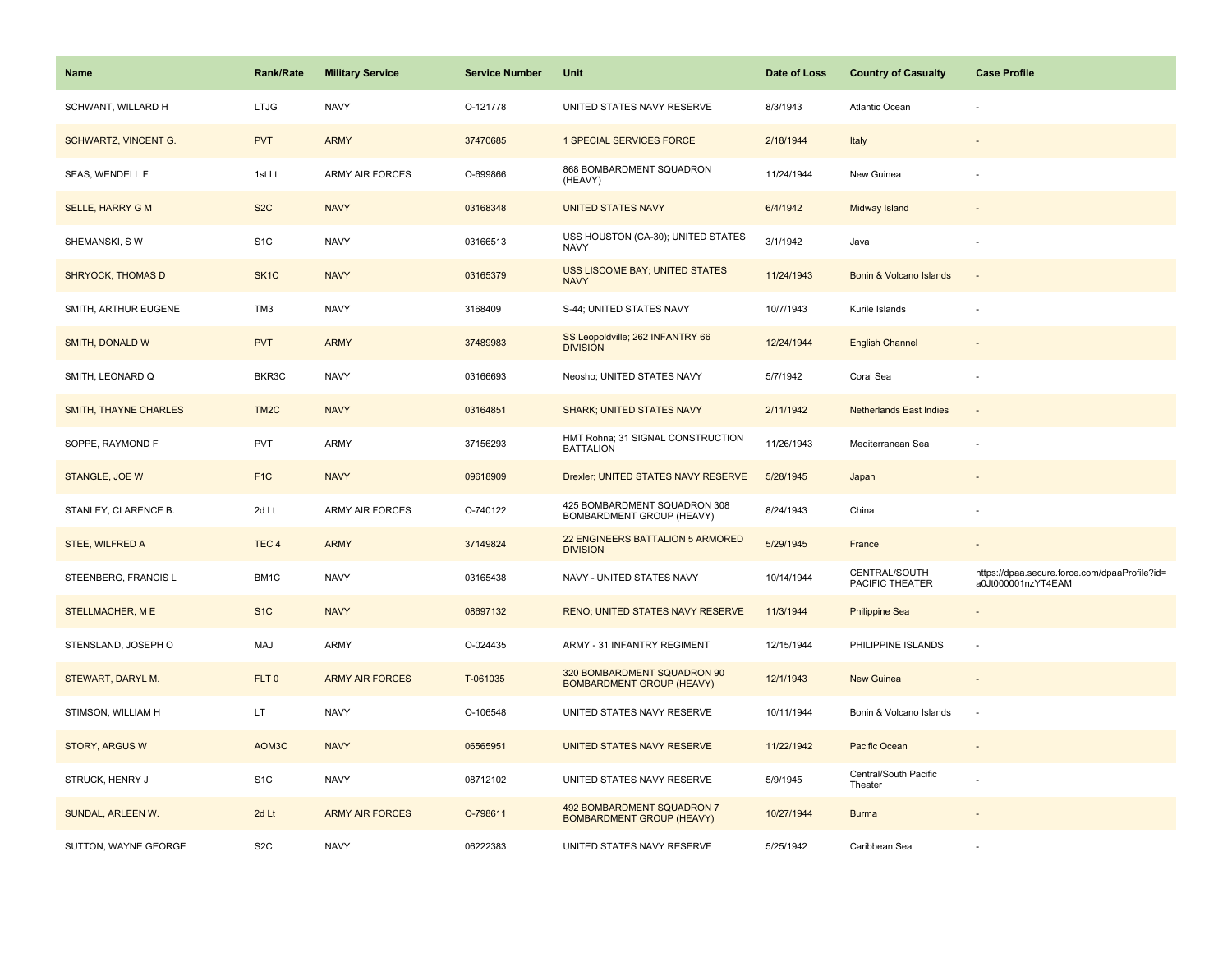| <b>Name</b>                 | Rank/Rate         | <b>Military Service</b> | <b>Service Number</b> | Unit                                                                  | Date of Loss | <b>Country of Casualty</b>              | <b>Case Profile</b>                                                 |
|-----------------------------|-------------------|-------------------------|-----------------------|-----------------------------------------------------------------------|--------------|-----------------------------------------|---------------------------------------------------------------------|
| SVARSTAD, ALBERT E          | <b>LTJG</b>       | <b>NAVY</b>             | O-320551              | <b>USS HOGGATT BAY; UNITED STATES</b><br><b>NAVY RESERVE</b>          | 6/21/1945    | Pacific Ocean                           |                                                                     |
| SWANSON, WESLEY N           | ARM1C             | <b>NAVY</b>             | 06480302              | UNITED STATES NAVY RESERVE                                            | 3/31/1944    | <b>British Isles</b>                    |                                                                     |
| TEMPLE, LLOYD A             | S SGT             | <b>ARMY AIR FORCES</b>  | 17155271              | 676 BOMBARDMENT SQUADRON 444<br><b>BOMBARDMENT GROUP (VERY HEAVY)</b> | 6/1/1945     | Japan/Okinawa                           |                                                                     |
| THOMAS, WARREN --           | TEC <sub>5</sub>  | ARMY                    | 06935389              | SIGNAL CORPS                                                          | 2/1/1945     | Atlantic Ocean                          |                                                                     |
| <b>THORNE, GALE H</b>       | <b>CPL</b>        | <b>ARMY</b>             | 06565951              | ARMY - UNITED STATES NAVY RESERVE                                     | 11/22/1942   | PHILIPPINE ISLANDS                      | https://dpaa.secure.force.com/dpaaProfile?id=<br>a0Jt0000000Xkm4EAC |
| TRAUTMAN, DALE E            | T SGT             | <b>ARMY AIR FORCES</b>  | 19148230              | 338 BOMBARDMENT SQUADRON 96<br>BOMBARDMENT GROUP (HEAVY)              | 4/11/1944    | <b>Baltic Sea</b>                       |                                                                     |
| TUTTLE, DONALD P            | 2NDLT             | <b>ARMY</b>             | O-2035398             | ARMY - 128 INFANTRY 32 DIVISION                                       | 7/7/1944     | <b>NEW GUINEA</b>                       |                                                                     |
| UHRE, DALE V                | MOMM2C            | <b>NAVY</b>             | 03167193              | USS MCCAWLEY; UNITED STATES NAVY                                      | 6/30/1943    | Solomon Islands                         |                                                                     |
| VAN SLYKE, KENNETH E        | 2d Lt             | <b>ARMY</b>             | O-1999989             | 3 CAVALRY RECONNAISSANCE<br><b>SQUADRON</b>                           | 3/16/1945    | Germany                                 |                                                                     |
| VANDER HAMM, KENNETH        | S <sub>1</sub> C  | <b>NAVY</b>             | 06483746              | UNITED STATES NAVY RESERVE                                            | 1/2/1943     |                                         |                                                                     |
| <b>WALDRON, JOHN C</b>      | <b>CDR</b>        | <b>NAVY</b>             | O-058825              | <b>UNITED STATES NAVY</b>                                             | 6/4/1942     | Midway Island                           |                                                                     |
| WALKER, JACK D D            | BM <sub>2</sub> C | <b>NAVY</b>             | 06480542              | UNITED STATES NAVY RESERVE                                            | 10/25/1944   | Philippine Sea                          |                                                                     |
| <b>WALKINGTON, KEITH L</b>  | S <sub>1</sub> C  | <b>NAVY</b>             | 07578766              | PT-320; UNITED STATES NAVY RESERVE                                    | 11/5/1944    | <b>Central/South Pacific</b><br>Theater |                                                                     |
| WALLBAUM, ROBERT F          | S SGT             | <b>ARMY</b>             | 06577508              | ARISAN MARU; COUNTER<br><b>INTELLIGENCE CORPS</b>                     | 10/24/1944   | China Seas                              |                                                                     |
| <b>WALLUM, ELMER GEORGE</b> | SEA1              | <b>NAVY</b>             | 06483240              | SS JAMES SPRUNT; UNITED STATES<br><b>NAVY RESERVE</b>                 | 3/10/1943    | Cuba                                    |                                                                     |
| WALTERS, CLIFFORD D         | Capt              | ARMY AIR FORCES         | O-797750              | 100 ARMY AIR FORCE BASE UNIT                                          | 7/18/1946    | Panama                                  |                                                                     |
| <b>WARNER, GERALD E</b>     | 2LT               | <b>ARMY AIR FORCES</b>  | O-691327              | 718 BOMBARDMENT SQUADRON 449<br><b>BOMBARDMENT GROUP (HEAVY)</b>      | 5/26/1944    | Mediterranean Sea                       |                                                                     |
| WATSON, JAMES C             | Capt              | ARMY AIR FORCES         | O-343338              | 871 BOMBARDMENT SQUADRON 497<br>BOMBARDMENT GROUP (VERY HEAVY)        | 2/25/1945    | Bonin & Volcano Islands                 | ÷,                                                                  |
| <b>WEATHERLOW, ROYCE R</b>  | <b>SGT</b>        | <b>ARMY</b>             | 37474232              | 6 INFANTRY 1 ARMORED DIVISION                                         | 5/24/1944    | Italy                                   |                                                                     |
| WEHNER, WILLIAM G           | MM3C              | <b>NAVY</b>             | 06322993              | SUBMARINE Argonaut; UNITED STATES<br><b>NAVY RESERVE</b>              | 1/10/1943    | New Britain Island                      |                                                                     |
| <b>WEISS, HARRY J</b>       | RM3C              | <b>NAVY</b>             | 06484080              | <b>USS LISCOME BAY; UNITED STATES</b><br><b>NAVY RESERVE</b>          | 11/24/1943   | Gilbert Islands                         | $\sim$                                                              |
| WELCH, CECIL CHARLES        | CDR               | <b>NAVY</b>             | O-061606              | UNITED STATES NAVY                                                    | 1/9/1945     | Formosa                                 |                                                                     |
| WELCH, WILLIS J.            | S SGT             | <b>ARMY AIR FORCES</b>  | 37300701              | 425 BOMBARDMENT SQUADRON 308<br><b>BOMBARDMENT GROUP (HEAVY)</b>      | 8/24/1943    | China                                   |                                                                     |